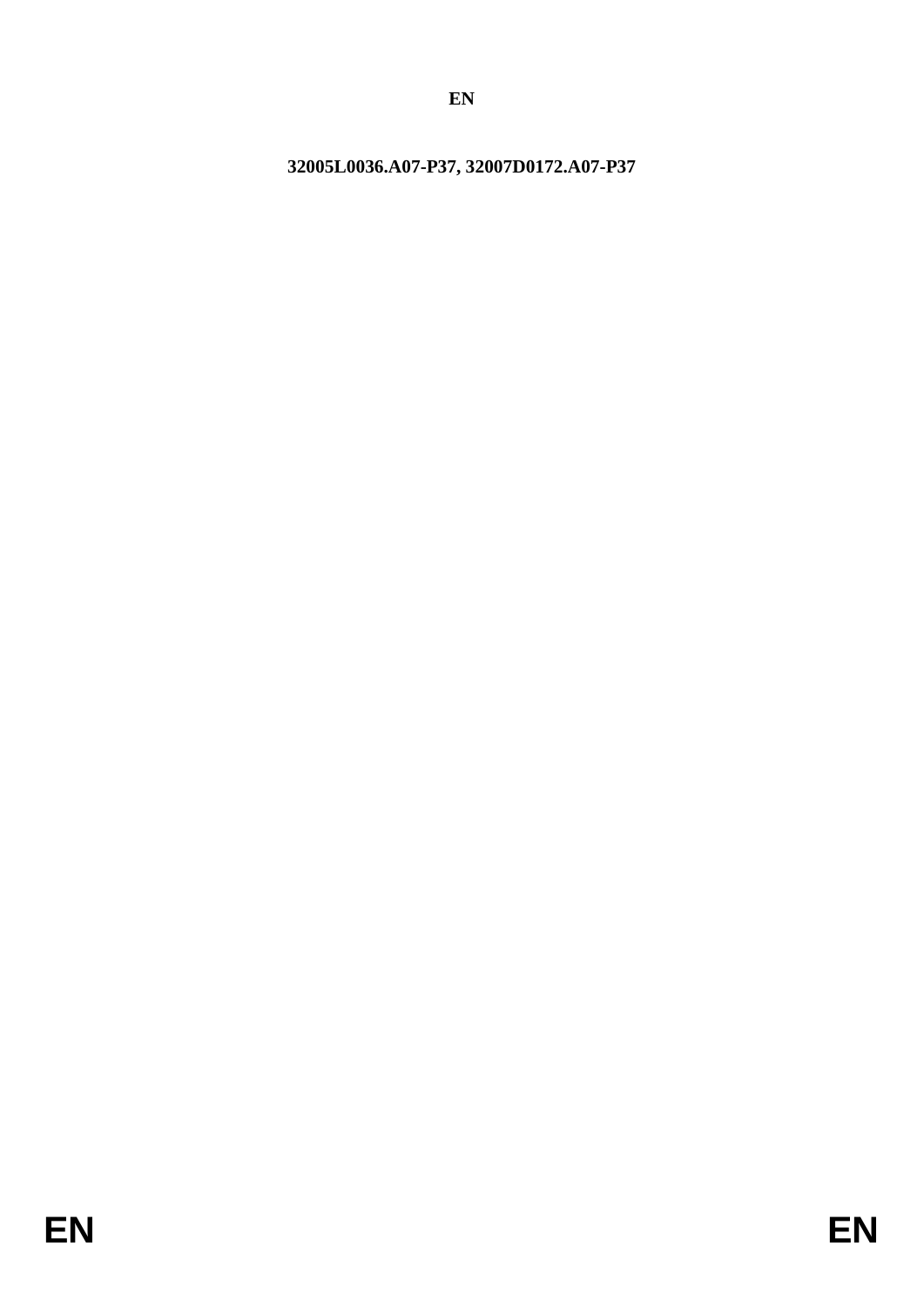## **DECISION OF THE EEA JOINT COMMITTEE No 142/2007**

## **of 26 October 2007**

## **amending Annex VII (Mutual recognition of professional qualifications) and Protocol 37 to the EEA Agreement**

#### THE EEA JOINT COMMITTEE,

Having regard to the Agreement on the European Economic Area, as amended by the Protocol adjusting the Agreement on the European Economic Area, hereinafter referred to as 'the Agreement', and in particular Article 98 and Article 101 thereof,

#### Whereas:

- (1) Annex VII to the Agreement was amended by Decision of the EEA Joint Committee No  $43/2005$  of [1](#page-0-0)1 March  $2005^1$ .
- (2) Protocol 37 to the Agreement was amended by Decision of the EEA Joint Committee No 115/[2](#page-1-0)007 of 28 September 2007<sup>2</sup>.
- (3) Directive 2005/36/EC of the European Parliament and of the Council of 7 September 2005 on the recognition of professional qualifications<sup>[3](#page-1-1)</sup> is to be incorporated into the Agreement.
- (4) Council Directive 2006/100/EC of 20 November 2006 adapting Certain Directives in the field of free movement of persons, by reason of accession of Bulgaria and Romania[4](#page-1-2) was incorporated into the Agreement by Decision of the EEA Joint Committee No 132/2007 of 26 October 2007 and therefore needs to be added as an indent to Directive 2005/36/EC.
- <span id="page-1-4"></span>(5) Commission Decision 2007/172/EC of 19 March 2007 setting up the group of coordinators for the recognition of professional qualifications<sup>[5](#page-1-3)</sup> is to be incorporated into the Agreement.
- (6) For the Agreement to function well, Protocol 37 to the Agreement is to be extended to include the group of coordinators for the recognition of professional qualifications set up by Decision 2007/172/EC, and Annex VII is to be amended in order to specify the procedures for association with this group.

 $\overline{a}$ 

<span id="page-1-2"></span><span id="page-1-1"></span>

<span id="page-1-0"></span><sup>1</sup> OJ L 198, 28.7.2005, p. 45.<br>
2 OJ L 47, 21.2.2008, p. 36.<br>
3 OJ L 255, 30.9.2005, p. 22.<br>
4 OJ L 363, 20.12.2006, p. 141.<br>
5 OJ L 79, 20.3.2007, p. 38.

<span id="page-1-3"></span>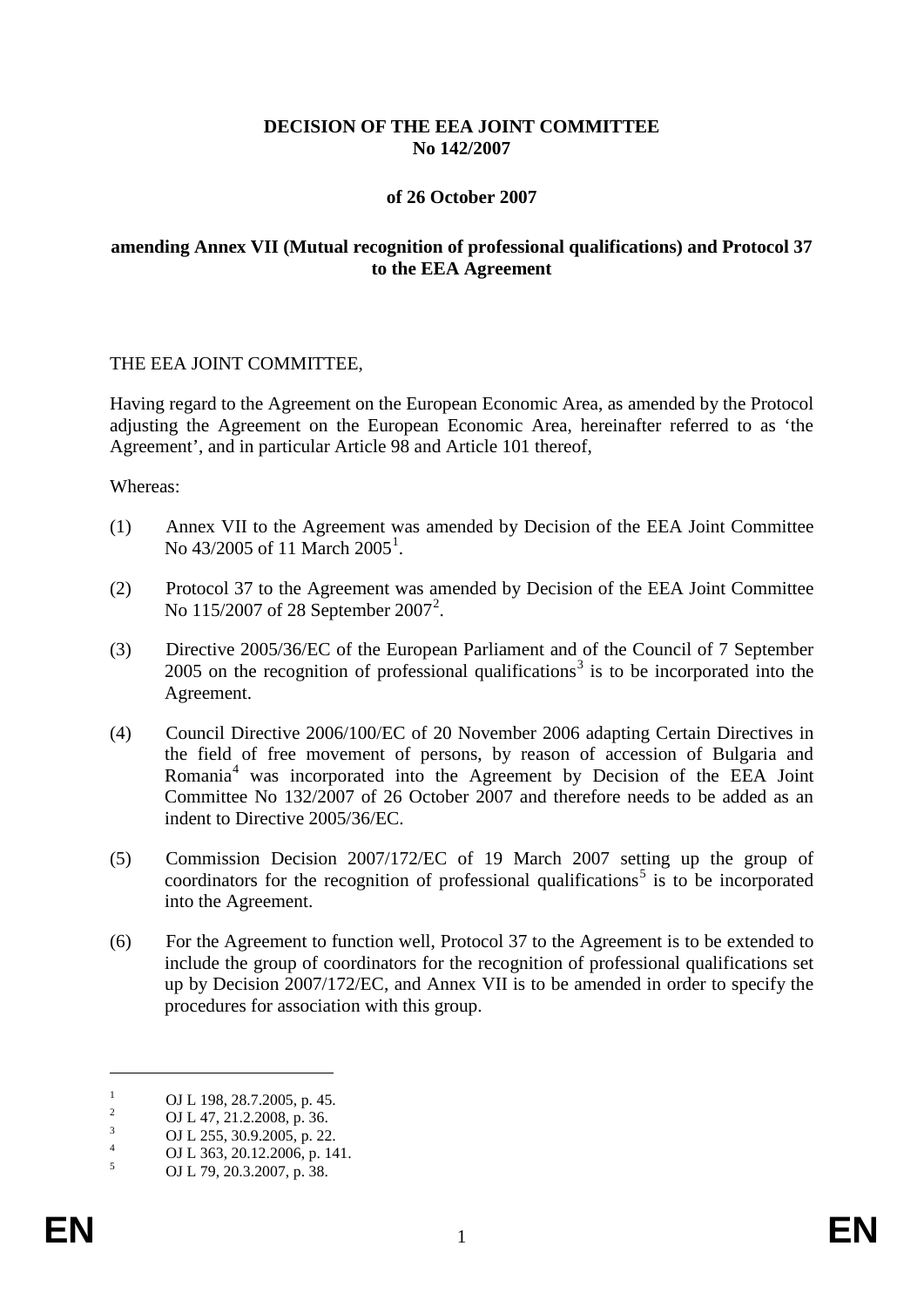- (7) Directive 2005/36/EC repeals, with effect from 20 October 2007, Council Directives 77/452/EEC<sup>[6](#page-1-4)</sup>,<br>78/1027/EEC<sup>11,</sup>  $, 77/453/EEC^7, 78/686/EEC^8, 78/687/EEC^9$  $, 77/453/EEC^7, 78/686/EEC^8, 78/687/EEC^9$  $, 77/453/EEC^7, 78/686/EEC^8, 78/687/EEC^9$  $, 77/453/EEC^7, 78/686/EEC^8, 78/687/EEC^9$  $, 77/453/EEC^7, 78/686/EEC^8, 78/687/EEC^9$  $, 77/453/EEC^7, 78/686/EEC^8, 78/687/EEC^9$ 78/1026/EEC<sup>10</sup>,<br>85/432/EEC<sup>15</sup>.  $78/1027/EEC^{11}$  $78/1027/EEC^{11}$  $78/1027/EEC^{11}$ ,  $80/154/EEC^{12}$  $80/154/EEC^{12}$  $80/154/EEC^{12}$ ,  $80/155/EEC^{13}$ ,  $85/384/EEC^{14}$  $85/384/EEC^{14}$  $85/384/EEC^{14}$ ,  $85/432/EEC^{15}$ , 85/433/EEC<sup>[16](#page-2-9)</sup>, 89/48/EEC<sup>[17,](#page-2-10)</sup> 92/51/EEC<sup>18</sup>, 93/16/EEC<sup>[19](#page-2-12)</sup> and Directive 1999/42/EC<sup>[20](#page-2-13)</sup> of the European Parliament and of the Council, which are incorporated into the Agreement and which are consequently to be repealed under the Agreement with effect from 20 October 2007.
- (8) Council Directive  $81/1057/EEC^{21}$  $81/1057/EEC^{21}$  $81/1057/EEC^{21}$ , which is incorporated into the Agreement, becomes devoid of purpose and is consequently to be repealed under the Agreement with effect from 20 October 2007.
- (9) Council Decision  $85/368/EEC<sup>22</sup>$  $85/368/EEC<sup>22</sup>$  $85/368/EEC<sup>22</sup>$  and most acts under the heading "Acts of which the Contracting Parties shall take note" are obsolete and are consequently to be repealed under the Agreement with effect from 20 October 2007,

HAS DECIDED AS FOLLOWS:

#### *Article 1*

Annex VII to the Agreement shall be amended as specified in the Annex to this Decision.

## *Article 2*

Protocol 37 (containing the list provided for in Article 101) to the Agreement shall be amended as follows:

- 1. The text of point 9 (Coordinating Group on Mutual Recognition of Higher-Education Diplomas (Council Directive 89/48/EEC)) shall be deleted.
- 2. The following point shall be inserted:
	- '20. The group of coordinators for the recognition of professional qualifications (Commission Decision 2007/172/EC).'

 $\overline{a}$ 

- 
- 
- <span id="page-2-15"></span><span id="page-2-14"></span>
- <span id="page-2-13"></span><span id="page-2-12"></span><span id="page-2-11"></span><span id="page-2-10"></span><sup>19</sup> **OJ L 165**, 7.7.1993, p. 1.<br>
<sup>20</sup> **OJ L 201**, 31.7.1999, p. 77.<br> **OJ L 385**, 31.12.1981, p. 25.<br> **OJ L 199, 31.7.1985**, p. 56.

<span id="page-2-1"></span>

<span id="page-2-0"></span><sup>6 0</sup>J L 176, 15.7.1977, p. 1.<br>
7<br>
8 0J L 233, 24.8.1978, p. 1.<br>
9<br>
10 0J L 233, 24.8.1978, p. 10.<br>
0J L 233, 24.8.1978, p. 10.<br>
0J L 362, 23.12.1978, p. 7.<br>
12<br>
13 3, 11.2.1980, p. 8.<br>
0J L 233, 21.8.1985, p. 15.<br>
13 0J L 2

<span id="page-2-3"></span><span id="page-2-2"></span>

<span id="page-2-4"></span>

<span id="page-2-5"></span>

<span id="page-2-6"></span>

<span id="page-2-7"></span>

<span id="page-2-8"></span>

<span id="page-2-9"></span>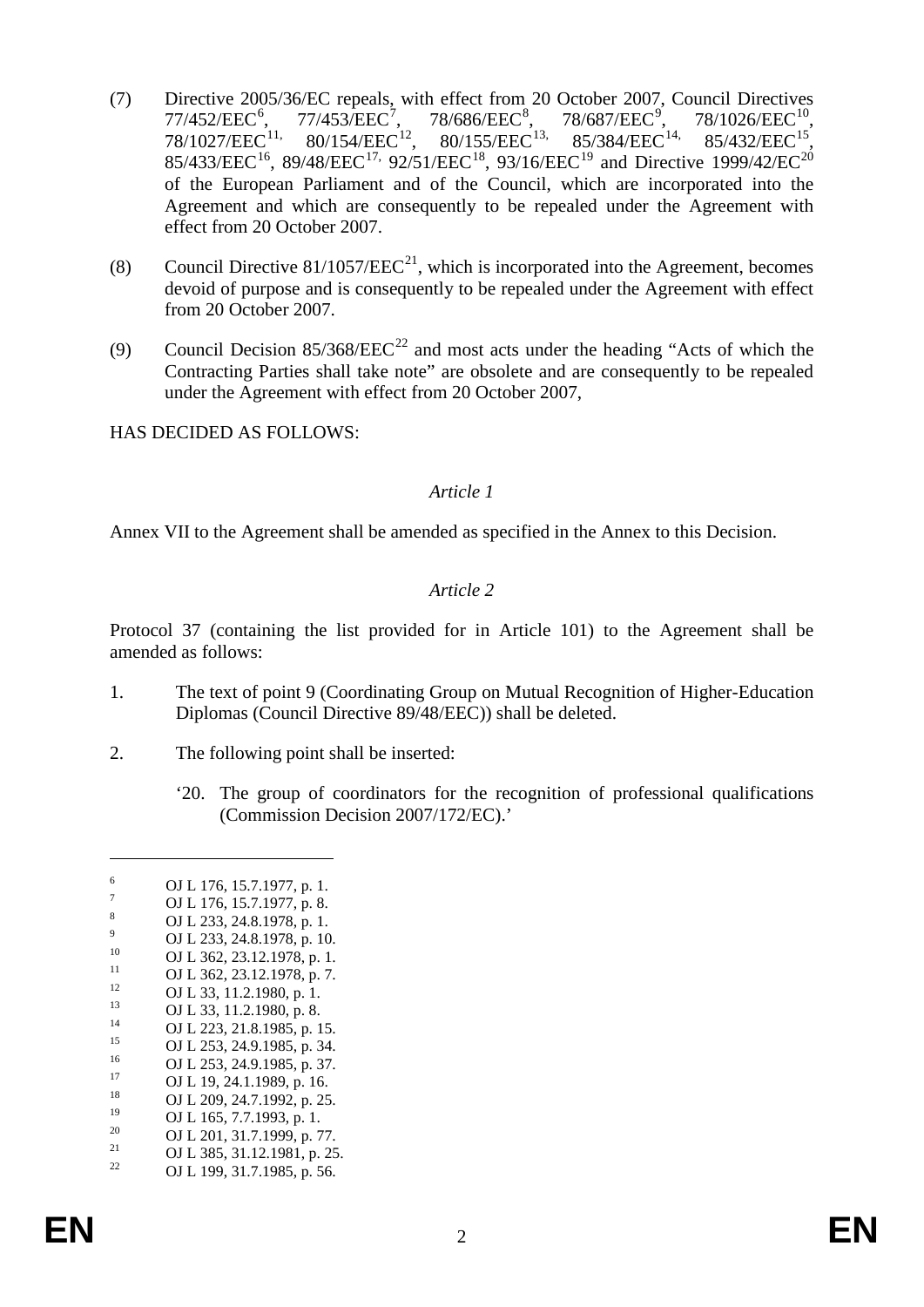## *Article 3*

The texts of Directive 2005/36/EC and Decision 2007/172/EC in the Icelandic and Norwegian languages, to be published in the EEA Supplement to the *Official Journal of the European Union*, shall be authentic.

## *Article 4*

This Decision shall enter into force on 27 October 2007, provided that all the notifications under Article 103(1) of the Agreement have been made to the EEA Joint Committee<sup>[\\*](#page-2-15)</sup>.

## *Article 5*

This Decision shall be published in the EEA Section of, and in the EEA Supplement to, the *Official Journal of the European Union*.

Done at Brussels, 26 October 2007.

*For the EEA Joint Committee The President*

*Stefán Haukur Jóhannesson*

*The Secretaries to the EEA Joint Committee*

*Bergdis Ellertsdóttir Matthias Brinkmann*

 $\overline{a}$ 

Constitutional requirements indicated.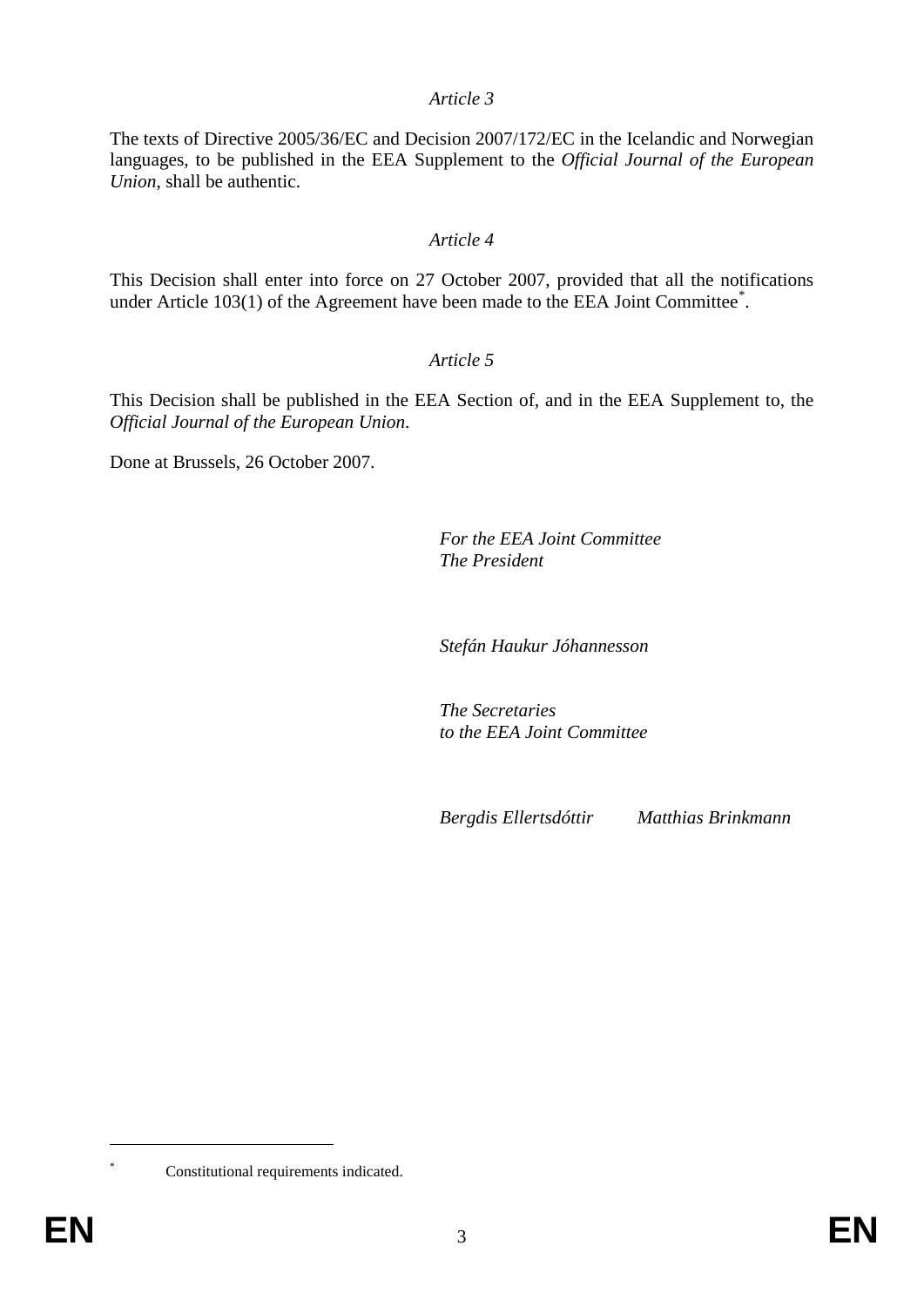## **ANNEX to Decision of the EEA Joint Committee No 142/2007**

Annex VII to the Agreement shall be amended as follows:

- 1. The heading "Mutual recognition of professional qualifications" shall be replaced by "Recognition of professional qualifications".
- 2. The heading "A. General system" shall be replaced by "A. General system, recognition of professional experience and automatic recognition".
- 3. Points 1, 1a and 1b shall be renumbered as points 1a, 1b and 1c.
- 4. The following point shall be inserted before new point 1a (Council Directive 89/48/EEC):
	- '1. **32005 L 0036**: Directive 2005/36/EC of the European Parliament and of the Council of 7 September 2005 on the recognition of professional qualifications (OJ L 255, 30.9.2005, p. 22), as amended by:
		- **32006 L 0100**: Council Directive 2006/100/EC of 20 November 2006 (OJ L 363, 20.12.2006, p. 141.).

The provisions of the Directive shall, for the purposes of this Agreement, be read with the following adaptations:

- (A) Article 9 (e) shall not apply with regard to the EFTA States.
- (B) The following shall be added in Article 49(2):
	- '(d) 1 January 1994 for Iceland and Norway;
	- (e) 1 May 1995 for Liechtenstein.'
- (C) The following shall be added to Annex II "List of courses having a special structure referred to in Article 11 point (c) subparagraph (ii)":
	- (a) Under the heading "2. Master craftsman sector (Mester/Meister/Maître), which represents education and training courses concerning skills not covered by Title III, Chapter II, of this Directive":

'in Norway:

teacher for technical and vocational subjects (yrkesfaglærer),

which represents education and training of a total duration of eighteen to twenty years, including nine to ten years of primary and lower secondary school, at least three to four years of apprenticeship training – alternatively two years of vocational upper secondary school and two years of apprenticeship training – leading to a trade or journeyman's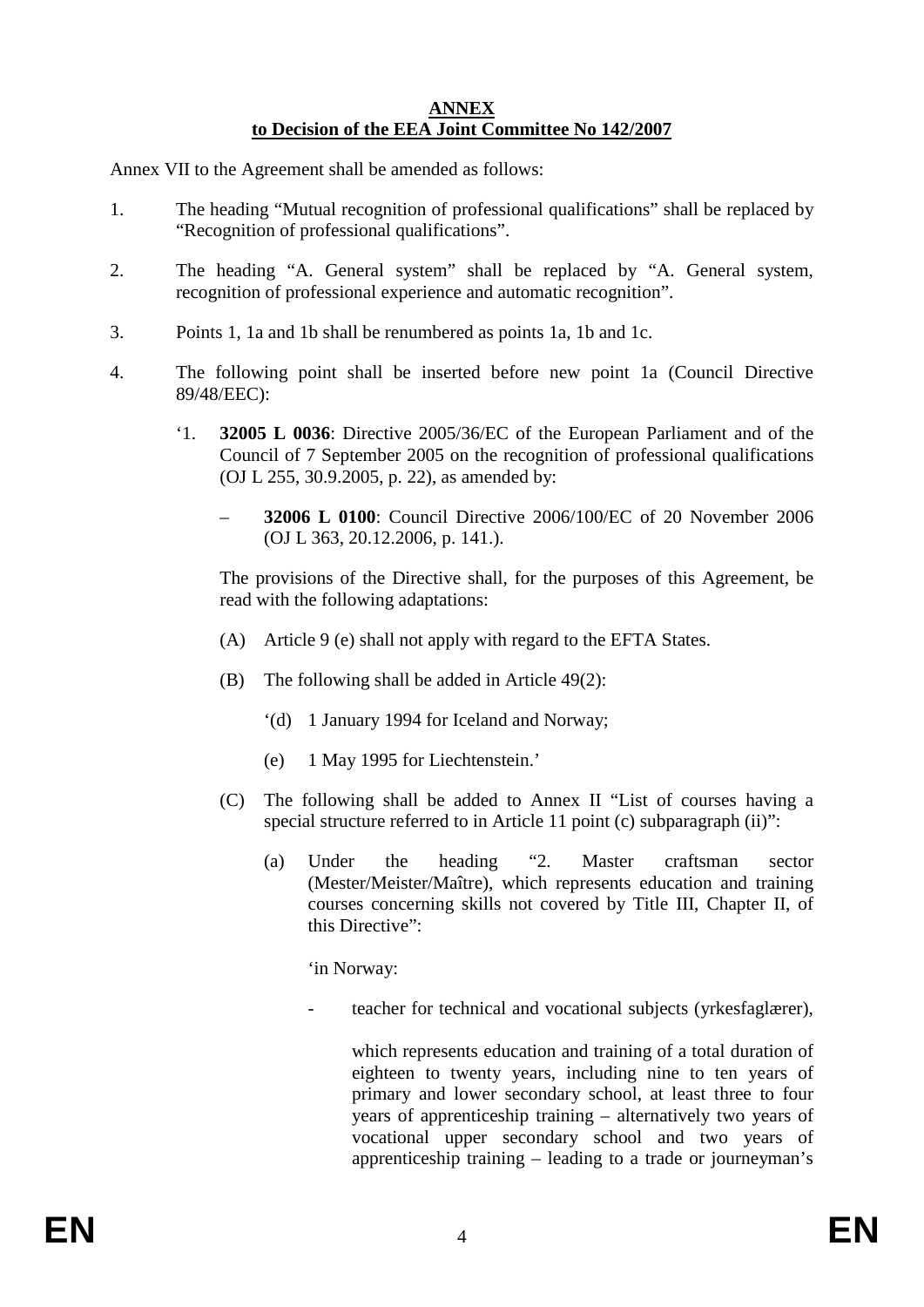certificate, professional experience as a craftsman for at least four years, further theoretical craft studies for at least one year, and a one-year study programme in educational theory and practice.'

- (b) Under the heading "3. Seafaring sector":
	- (i) Under the subheading "(a) Sea transport":

'in Norway:

- Marine Chief Cook ("skipskokk"),

which represents training of nine years' primary schooling followed by a course of basic training and minimum three years' specialized vocational training including at least three months' seagoing service.'

(ii) Under the subheading "(b) Sea fishing":

'in Iceland:

- ship's captain ("skipstjóri"),
- chief mate ("stýrimaður"),
- watchkeeping officer ("undirstýrimaður"),

which represents training of nine or ten years' primary schooling followed by two years' service at sea, supplemented by two years of specialized vocational training culminating in an examination and is recognized under the Torremolinos Convention (1977 International Convention for the Safety of Fishing Vessels).

'(iii) Under a new subheading "(c) Mobile drilling rig personnel":

'in Norway:

- platform manager ("plattformsjef"),
- stability section manager ("stabilitetssjef"),
- control room operator ("kontrollromoperatør"),
- technical section leader ("teknisk sjef"),
- assistant technical section leader ("teknisk assistent"),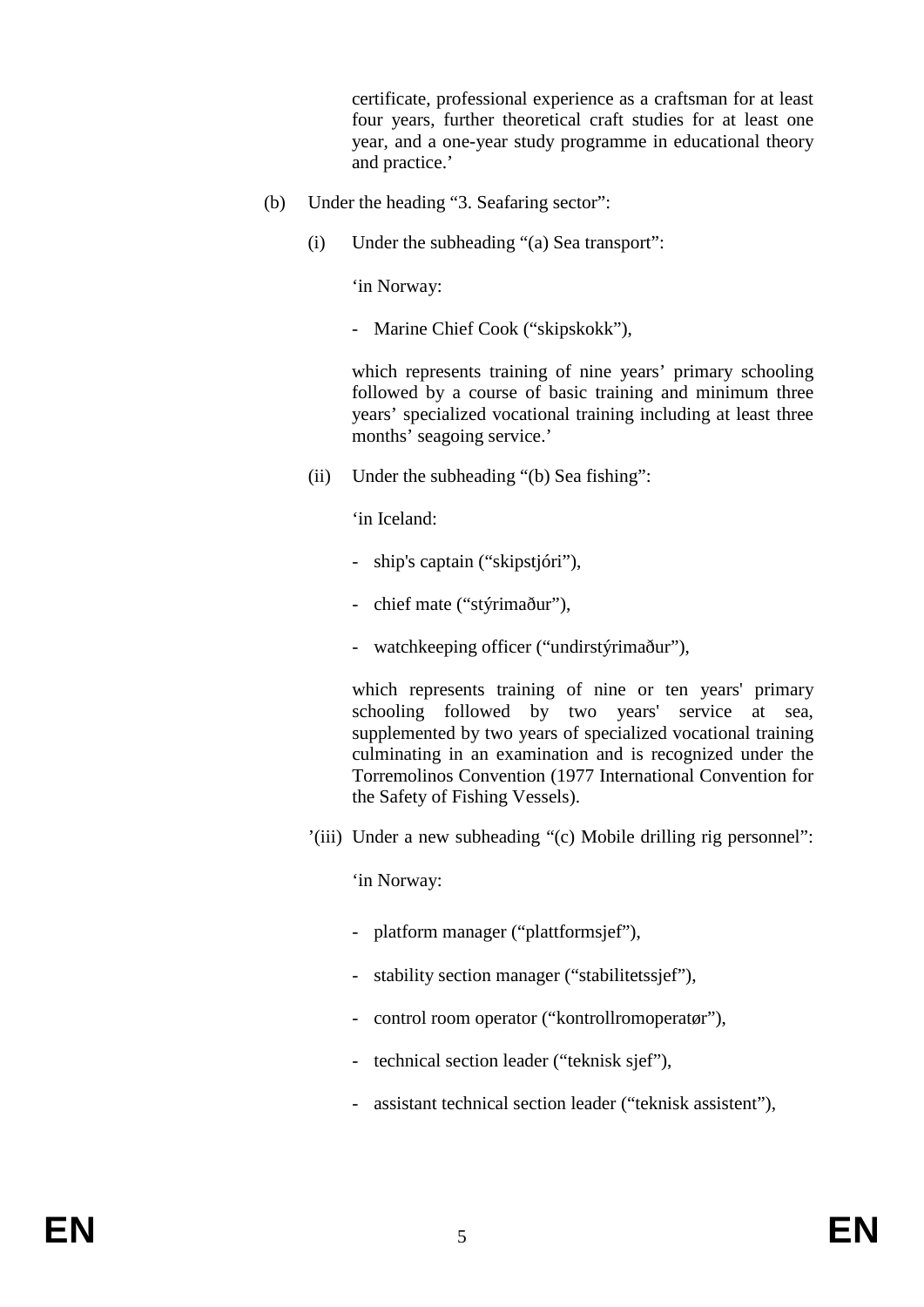which represents training of nine years' primary schooling, followed by a two year course of basic training, supplemented by at least one year's service off-shore and,

- for the control room operator, one year of specialized vocational training,

- for the others, two and a half years of specialized vocational training.'

(c) Under the heading "4. Technical sector":

'in Liechtenstein:

fiduciary expert ("Treuhänder")

Length, level and requirements

The training is based on nine years' compulsory school – unless a maturity certificate is achieved – a commercial apprenticeship of three years with training of practical skills in an enterprise, while the necessary theoretical knowledge as well as general education are provided by a vocational school, both combined leading to the national examination (National certificate of proficiency as a commercial employee).

After three years of practical experience in an enterprise combined with further theoretical education of four years, which may be done simultaneously, the national diploma may be passed, leading to the abovementioned professional title.

In general the whole duration of this training is between 16 and 19 years.

# Regulations

The profession is regulated by national legislation. Any candidate is free to choose the way he wants to prepare himself for the examination (vocational schools, private schools, distance learning).

– auditing expert ("Wirtschaftsprüfer")

Length, level and requirements

The training is based on nine years of compulsory school, followed by a commercial apprenticeship of three years with training and practical skills in an enterprise, while the necessary theoretical knowledge as well as general education are provided by a vocational school.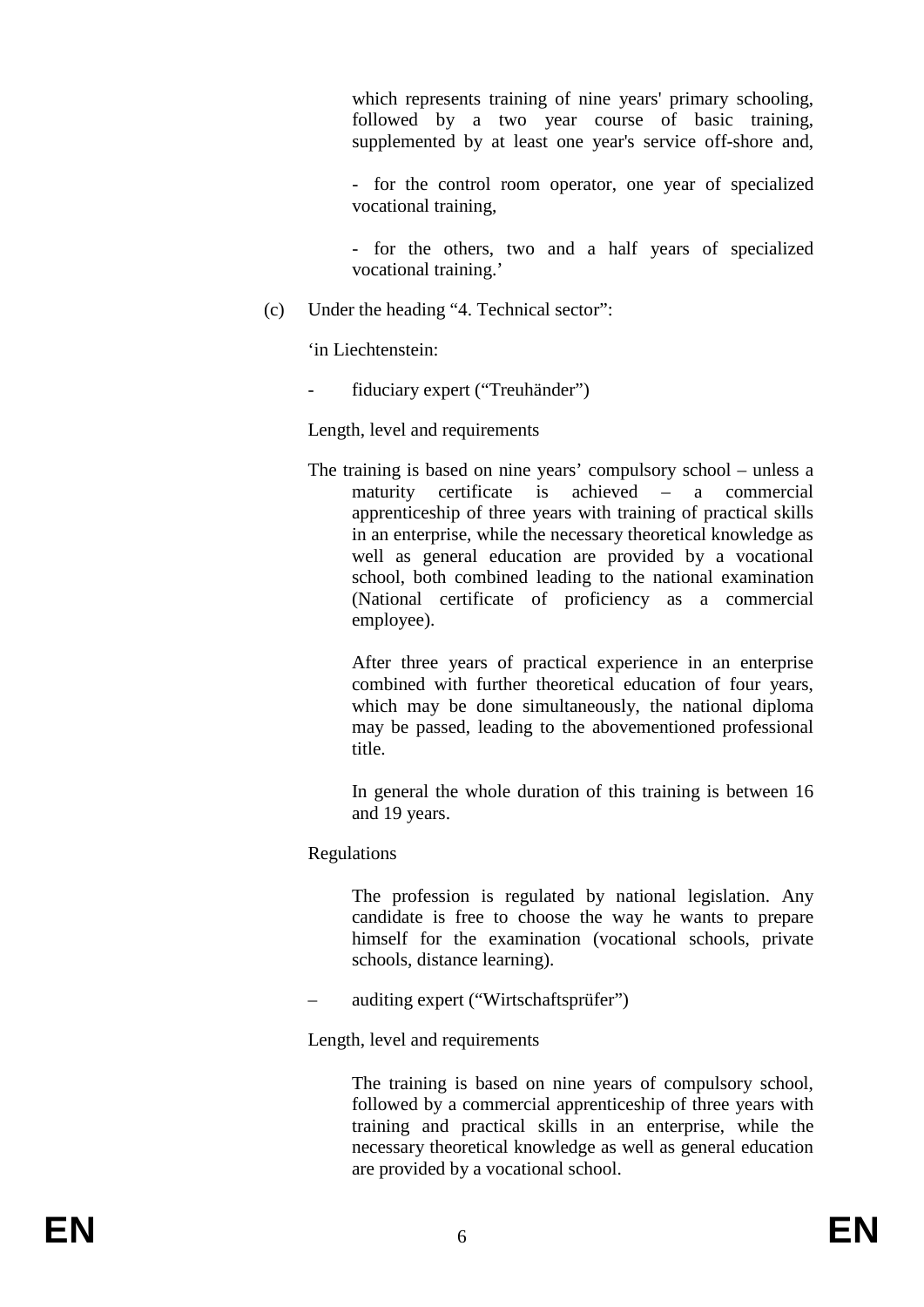After three more years of practical experience in an enterprise and further theoretical education of five years, which may be done simultaneously as distance learning, the national diploma may be passed, leading to the abovementioned professional title.

The whole duration of this training is between 17 and 18 years. Candidates who have gained their practical experience abroad have only to provide proof of a further year's professional experience in Liechtenstein.

Regulations

The profession is regulated by national legislation.'

- (D) The following shall be added to Annex V "Recognition on the basis of coordination of the minimum training conditions":
	- (a) Under the heading "V.1. DOCTOR OF MEDICINE":
		- (i) Under the subheading "5.1.1. Evidence of formal qualifications in basic medical training":

| Country           | Evidence<br>of formal<br>qualificatio<br>ns                                      | Body awarding<br>the qualifications | Certificate<br>accompany<br>ing the<br>qualificatio<br>ns                                                                             | Reference<br>date |
|-------------------|----------------------------------------------------------------------------------|-------------------------------------|---------------------------------------------------------------------------------------------------------------------------------------|-------------------|
| <b>Ísland</b>     | Embættispr<br>óf í<br>læknisfræði,<br>candidatus<br>medicinae<br>(cand. med.)    | Háskóli Íslands                     | Vottorð<br>um<br>viðbótarná<br>m<br>(kandidatsá<br>r) útgefið<br>af<br>Heilbrigðis<br>$-$ 0g<br>tryggingam<br>ála-<br>ráðuneytin<br>u | 1 January<br>1994 |
| Liechtens<br>tein | The<br>diplomas,<br>certificates<br>and other<br>titles<br>awarded in<br>another | Competent<br>authorities            | Certificate<br>on the<br>completed<br>practical<br>training<br>issued by<br>the                                                       | 1 May<br>1995     |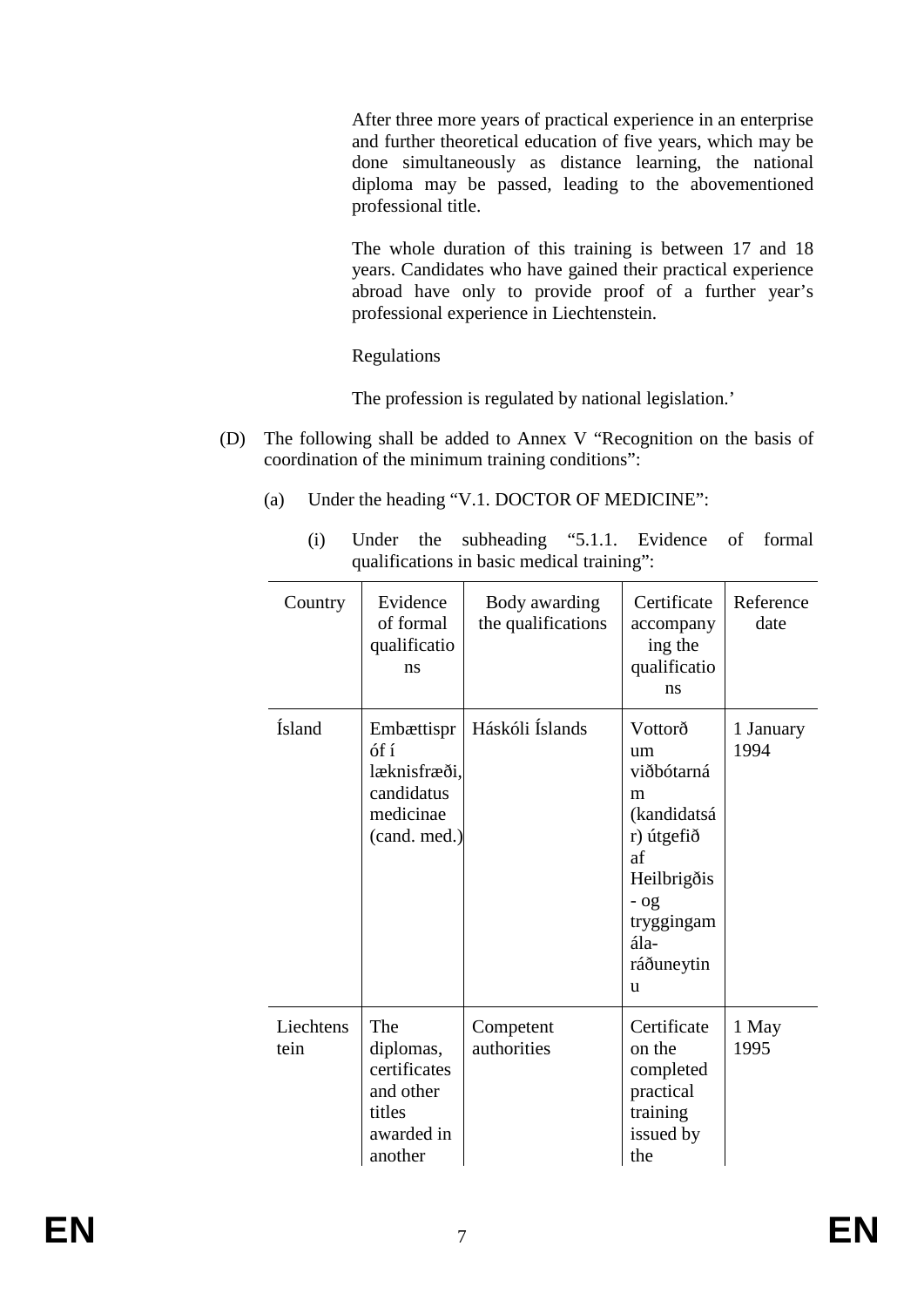|       | State to<br>which this<br>Directive<br>applies and<br>listed in<br>the present<br>Annex               |                                       | competent<br>authorities                                                                                |                   |
|-------|-------------------------------------------------------------------------------------------------------|---------------------------------------|---------------------------------------------------------------------------------------------------------|-------------------|
| Norge | Vitnemål<br>for fullført<br>grad<br>candidata/<br>candidatus<br>medicinae,<br>short form<br>cand.med. | Medisinsk<br>universitetsfakulte<br>t | Bekreftelse<br>på praktisk<br>tjeneste<br>som lege<br>utstedt av<br>kompetent<br>offentlig<br>myndighet | 1 January<br>1994 |

(ii) Under the subheading "5.1.2. Evidence of formal qualifications of specialised doctors":

| Country           | Evidence of formal<br>qualifications                                                                                                                      | Body awarding the<br>qualifications           | Reference<br>date |
|-------------------|-----------------------------------------------------------------------------------------------------------------------------------------------------------|-----------------------------------------------|-------------------|
| Ísland            | Sérfræðileyfi                                                                                                                                             | Heilbrigðis- og<br>tryggingamálaráðuney<br>ti | 1 January<br>1994 |
| Liechtens<br>tein | The diplomas,<br>certificates and<br>other titles awarded<br>in another State to<br>which this<br>Directive applies<br>and listed in the<br>present Annex | Competent authorities                         | 1 May<br>1995     |
| Norge             | Spesialistgodkjenning Den norske                                                                                                                          | lægeforening                                  | 1 January<br>1994 |

(iii) Under the subheading "5.1.3. Titles of training courses in specialised medicine":

| Country | Anaesthetics                           | General surgery                        |
|---------|----------------------------------------|----------------------------------------|
|         | Minimum period of training:<br>3 years | Minimum period of<br>training: 5 years |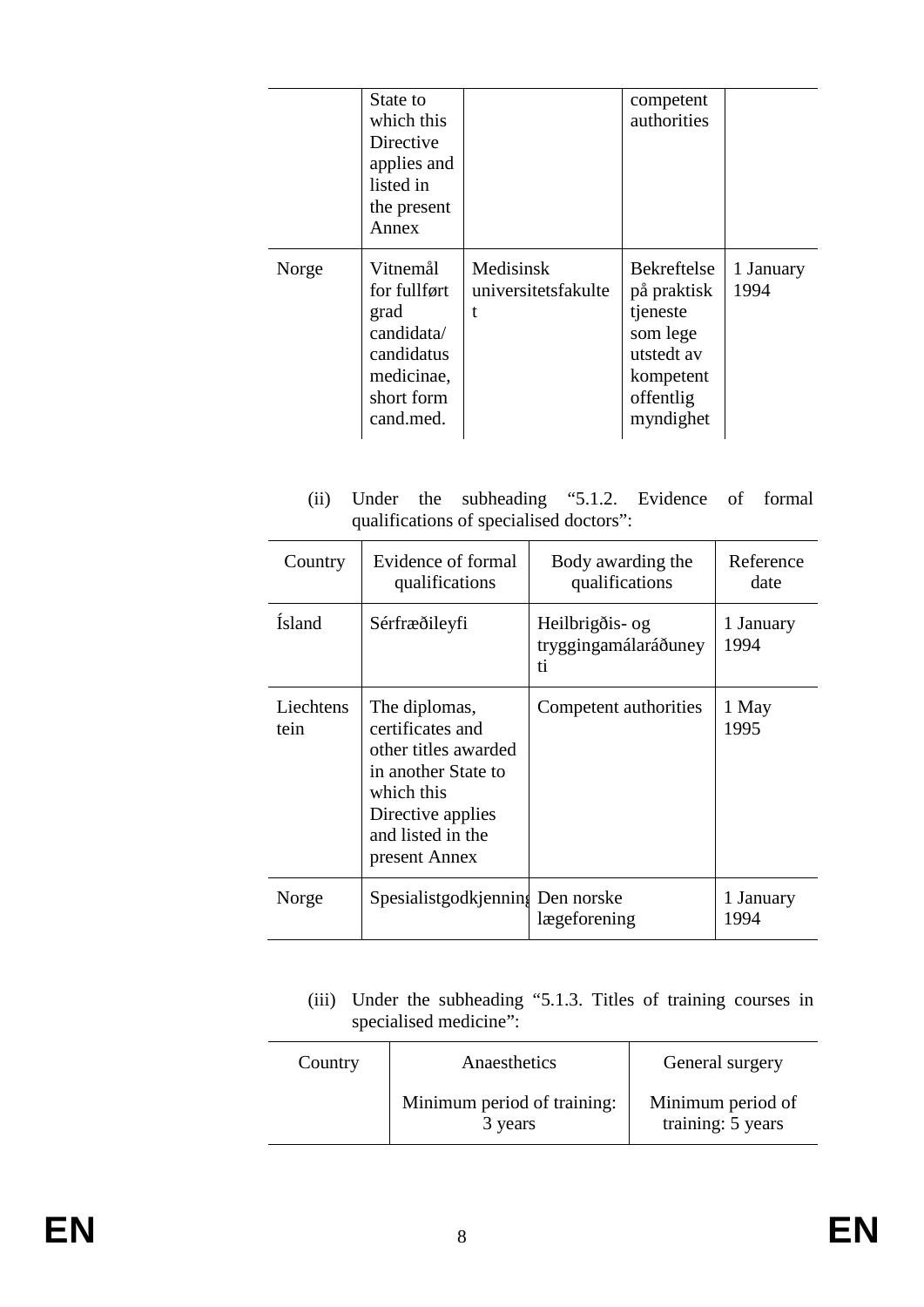|               | Title                                | Title            |
|---------------|--------------------------------------|------------------|
| <b>Ísland</b> | Svæfinga- og<br>gjörgæslulæknisfræði | Skurðlækningar   |
| Liechtenstein | Anästhesiologie                      | Chirurgie        |
| Norge         | Anestesiologi                        | Generell kirurgi |

| Country       | Neurological surgery<br>Minimum period of training: | Obstetrics and<br>Gynaecology          |
|---------------|-----------------------------------------------------|----------------------------------------|
|               | 5 years                                             | Minimum period of<br>training: 4 years |
|               | Title                                               | Title                                  |
| Ísland        | Taugaskurðlækningar                                 | Fæðingar- og<br>kvenlækningar          |
| Liechtenstein | Neurochirurgie                                      | Gynäkologie und<br>Geburtshilfe        |
| Norge         | Nevrokirurgi                                        | Fødselshjelp og<br>kvinnesykdommer     |

| Country       | General (internal) medicine            | Ophthalmology                          |
|---------------|----------------------------------------|----------------------------------------|
|               | Minimum period of training:<br>5 years | Minimum period of<br>training: 3 years |
|               | Title                                  | Title                                  |
| Ísland        | Lyflækningar                           | Augnlækningar                          |
| Liechtenstein | Innere Medizin                         | Augenheilkunde                         |
| Norge         | Indremedisin                           | Øyesykdommer                           |

| Country | Otorhinolaryngology                    | Paediatrics                            |
|---------|----------------------------------------|----------------------------------------|
|         | Minimum period of training:<br>3 years | Minimum period of<br>training: 4 years |
|         | Title                                  | Title                                  |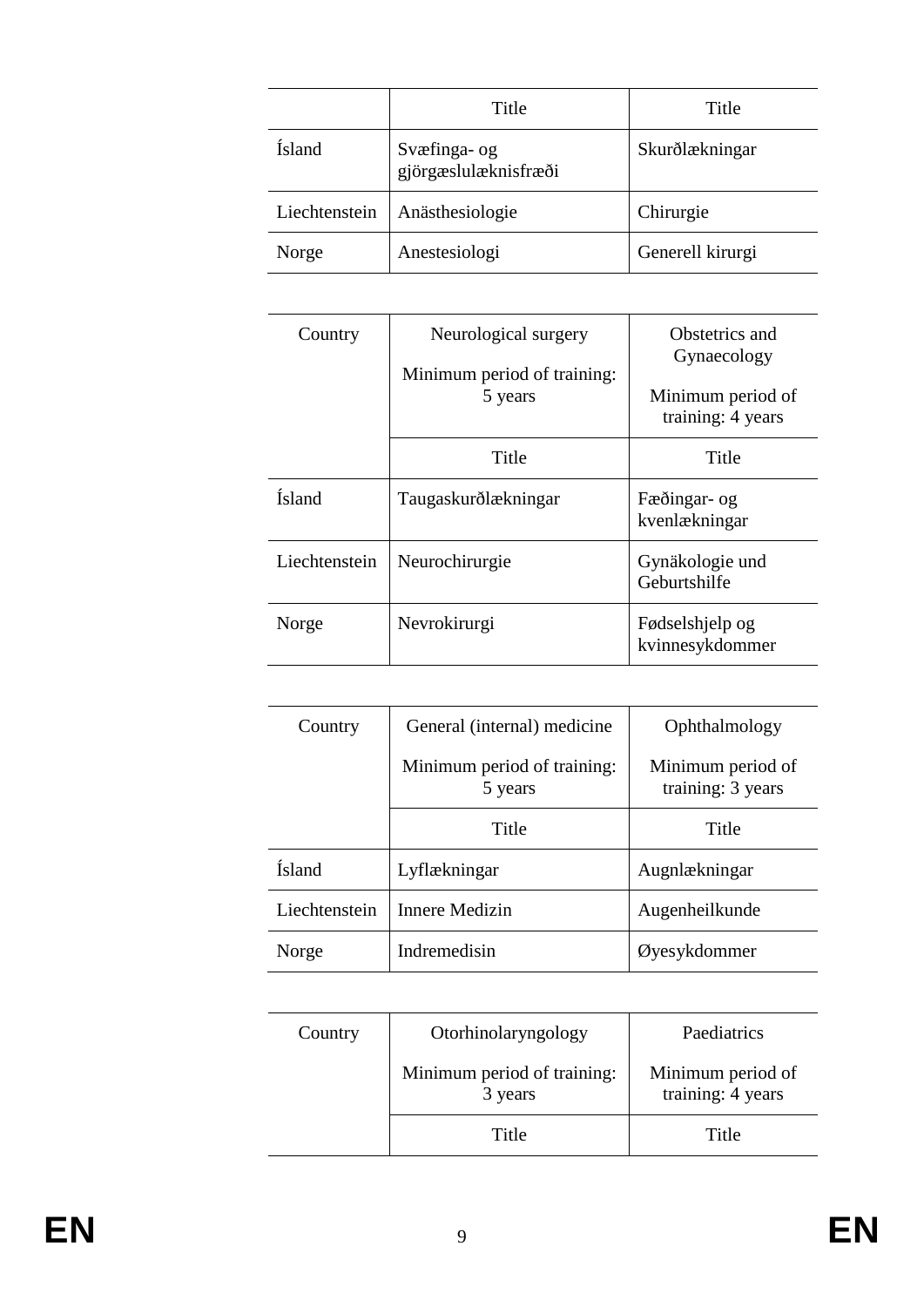| <b>Ísland</b> | Háls-, nef- og<br>eyrnalækningar      | Barnalækningar  |
|---------------|---------------------------------------|-----------------|
| Liechtenstein | Hals-, Nasen- und<br>Ohrenkrankheiten | Kinderheilkunde |
| Norge         | Øre-nese-halssykdommer                | Barnesykdommer  |

| Country       | Respiratory medicine                   | Urology                                |
|---------------|----------------------------------------|----------------------------------------|
|               | Minimum period of training:<br>4 years | Minimum period of<br>training: 5 years |
|               | Title                                  | Title                                  |
| <b>Ísland</b> | Lungnalækningar                        | Þvagfæraskurðlæknin<br>gar             |
| Liechtenstein | Pneumologie                            | Urologie                               |
| Norge         | Lungesykdommer                         | Urologi                                |

| Country       | Orthopaedics                           | Pathological anatomy                   |
|---------------|----------------------------------------|----------------------------------------|
|               | Minimum period of training:<br>5 years | Minimum period of<br>training: 4 years |
|               | Title                                  | Title                                  |
| <b>Ísland</b> | Bæklunarskurðlækningar                 | Vefjameinafræði                        |
| Liechtenstein | Orthopädische Chirurgie                | Pathologie                             |
| Norge         | Ortopedisk kirurgi                     | Patologi                               |

| Country       | Neurology                              | Psychiatry                             |
|---------------|----------------------------------------|----------------------------------------|
|               | Minimum period of training:<br>4 years | Minimum period of<br>training: 4 years |
|               | Title                                  | Title                                  |
| Ísland        | Taugalækningar                         | Geðlækningar                           |
| Liechtenstein | Neurologie                             | Psychiatrie und<br>Psychotherapie      |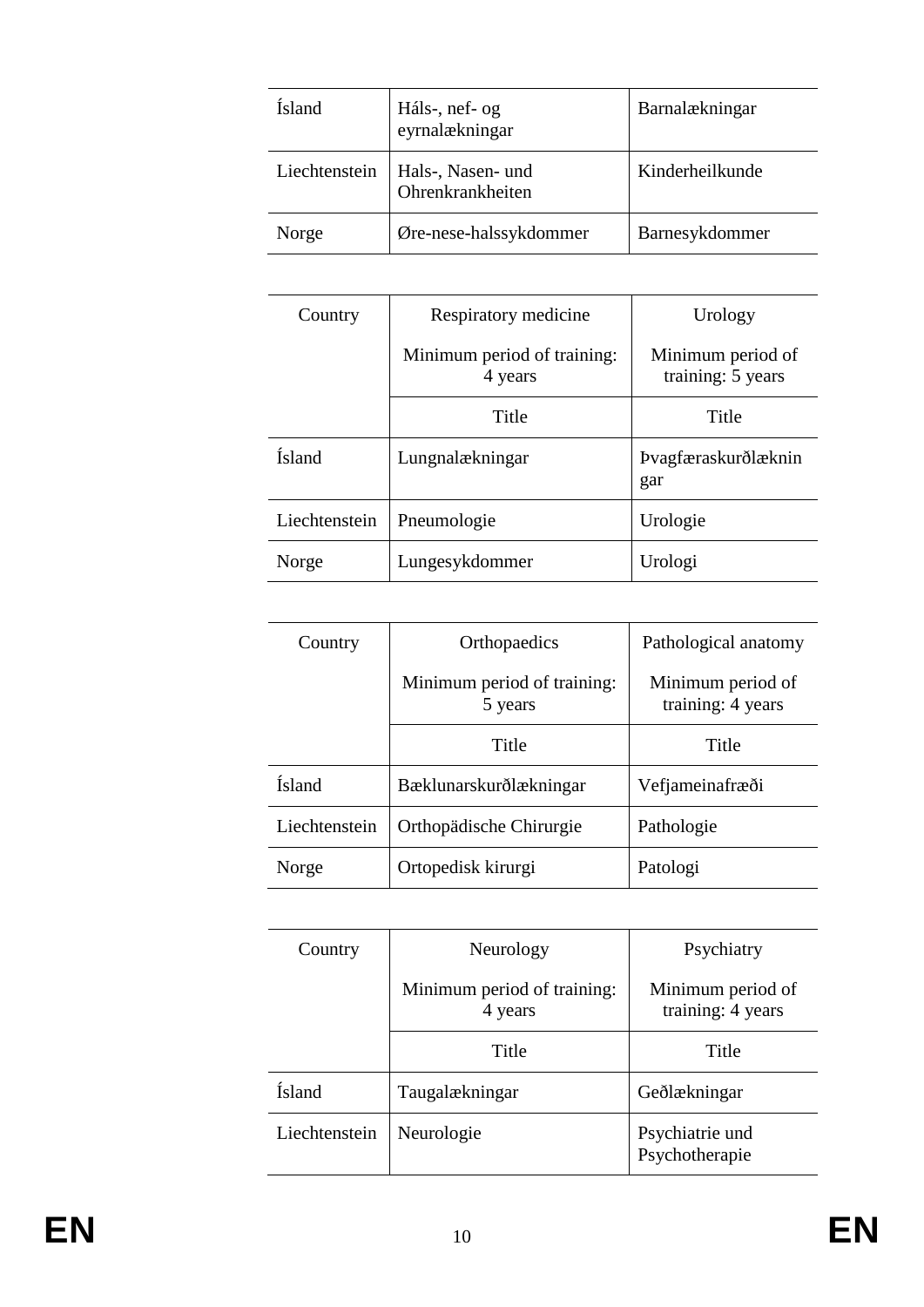| Norge | Nevrologi | Psykiatri |  |
|-------|-----------|-----------|--|
|-------|-----------|-----------|--|

| Country       | Diagnostic radiology                       | Radiotherapy                                   |
|---------------|--------------------------------------------|------------------------------------------------|
|               | Minimum period of training:<br>4 years     | Minimum period of<br>training: 4 years         |
|               | Title                                      | Title                                          |
| <b>Ísland</b> | Geislagreining                             |                                                |
| Liechtenstein | Medizinische<br>Radiologie/Radiodiagnostik | Medizinische<br>Radiologie/Radio-<br>Onkologie |
| Norge         | Radiologi                                  |                                                |

| Country       | Plastic surgery                                | Clinical biology                       |
|---------------|------------------------------------------------|----------------------------------------|
|               | Minimum period of training:<br>5 years         | Minimum period of<br>training: 4 years |
|               | Title                                          | Title                                  |
| <b>Ísland</b> | Lýtalækningar                                  |                                        |
| Liechtenstein | Plastische- und<br>Wiederherstellungschirurgie |                                        |
| Norge         | Plastikkirurgi                                 |                                        |

| Country       | Microbiology-bacteriology              | Biological chemistry                   |
|---------------|----------------------------------------|----------------------------------------|
|               | Minimum period of training:<br>4 years | Minimum period of<br>training: 4 years |
|               | Title                                  | Title                                  |
| Ísland        | Sýklafræði                             | Klínísk lífefnafræði                   |
| Liechtenstein |                                        |                                        |
| Norge         | Medisinsk mikrobiologi                 | Klinisk kjemi                          |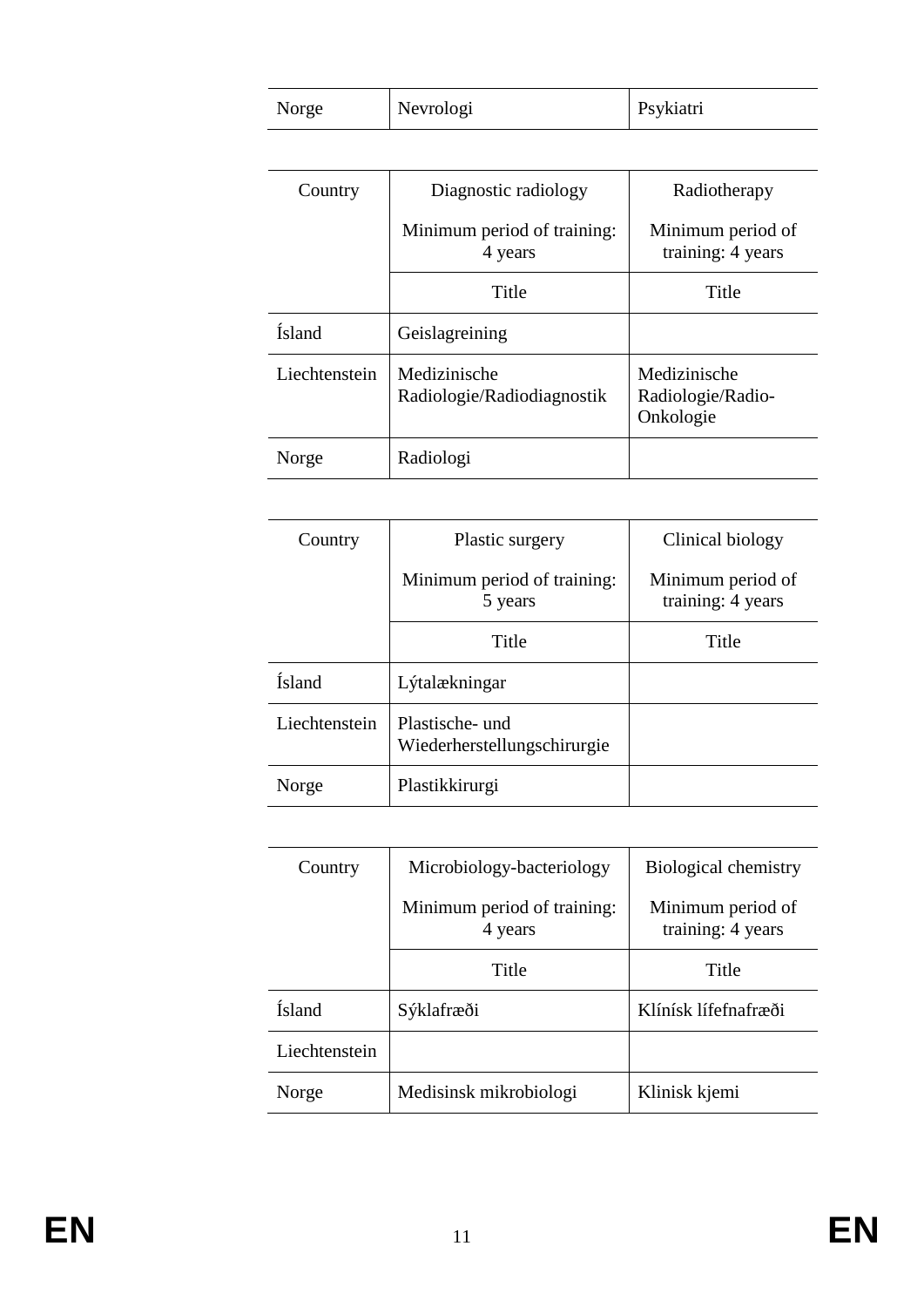| Country       | Immunology                                | Thoracic surgery                       |
|---------------|-------------------------------------------|----------------------------------------|
|               | Minimum period of training:<br>4 years    | Minimum period of<br>training: 5 years |
|               | Title                                     | Title                                  |
| <b>Ísland</b> | Ónæmisfræði                               | Brjóstholsskurðlæknin<br>gar           |
| Liechtenstein | Allergologie und klinische<br>Immunologie | Herz- und thorakale<br>Gefässchirurgie |
| Norge         | Immunologi og<br>transfusjonsmedisin      | Thoraxkirurgi                          |

| Country       | Paediatric surgery                     | Vascular surgery                       |
|---------------|----------------------------------------|----------------------------------------|
|               | Minimum period of training:<br>5 years | Minimum period of<br>training: 5 years |
|               | Title                                  | Title                                  |
| <b>Ísland</b> | Barnaskurðlækningar                    | Æðaskurðlækningar                      |
| Liechtenstein | Kinderchirurgie                        |                                        |
| Norge         | Barnekirurgi                           | Karkirurgi                             |

| Country       | Cardiology                             | Gastroenterology                       |
|---------------|----------------------------------------|----------------------------------------|
|               | Minimum period of training:<br>4 years | Minimum period of<br>training: 4 years |
|               | Title                                  | Title                                  |
| <b>Ísland</b> | Hjartalækningar                        | Meltingarlækningar                     |
| Liechtenstein | Kardiologie                            | Gastroenterologie                      |
| Norge         | Hjertesykdommer                        | Fordøyelsessykdomm<br>er               |

| Country | Rheumatology                | General Haematology |
|---------|-----------------------------|---------------------|
|         | Minimum period of training: | Minimum period of   |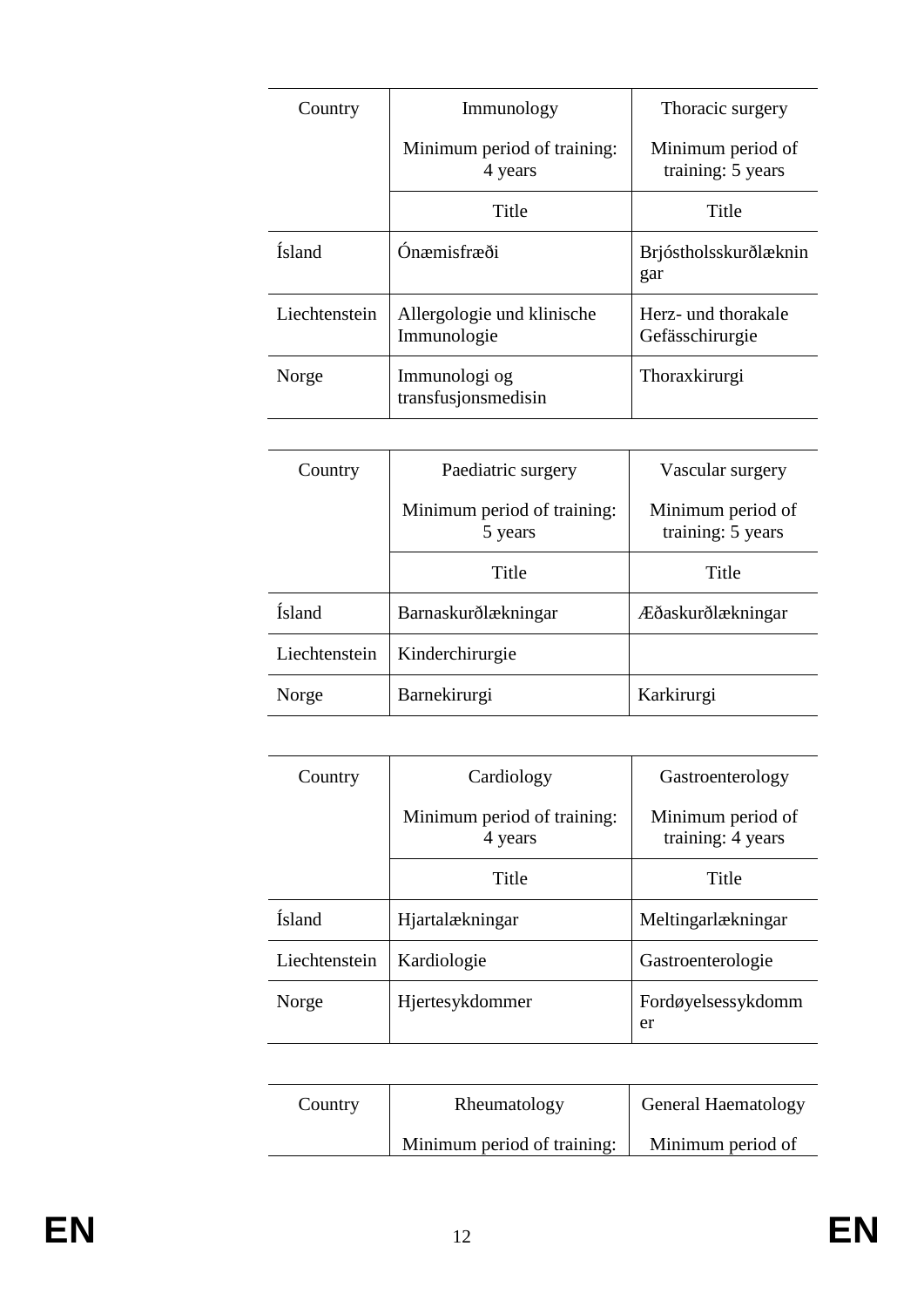|               | 4 years         | training: 3 years |
|---------------|-----------------|-------------------|
|               | Title           | Title             |
| <b>Ísland</b> | Gigtarlækningar | Blóðmeinafræði    |
| Liechtenstein | Rheumatologie   | Hämatologie       |
| Norge         | Revmatologi     | Blodsykdommer     |

| Country       | Endocrinology                          | Physiotherapy                               |
|---------------|----------------------------------------|---------------------------------------------|
|               | Minimum period of training:<br>3 years | Minimum period of<br>training: 3 years      |
|               | Title                                  | Title                                       |
| <b>Ísland</b> | Efnaskipta- og<br>innkirtlalækningar   | Orku- og<br>endurhæfingarlækning<br>ar      |
| Liechtenstein | Endokrinologie-Diabetologie            | Physikalische Medizin<br>und Rehabilitation |
| Norge         | Endokrinologi                          | Fysikalsk medisin og<br>rehabilitering      |

| Country       | Neuropsychiatry                        | Dermato-venereology                    |
|---------------|----------------------------------------|----------------------------------------|
|               | Minimum period of training:<br>5 years | Minimum period of<br>training: 3 years |
|               | Title                                  | Title                                  |
| <b>Ísland</b> |                                        | Húð- og<br>kynsjúkdómalækninga<br>r    |
| Liechtenstein |                                        | Dermatologie und<br>Venereologie       |
| Norge         |                                        | Hud- og veneriske<br>sykdommer         |

| Country | Radiology                   | Child psychiatry  |
|---------|-----------------------------|-------------------|
|         | Minimum period of training: | Minimum period of |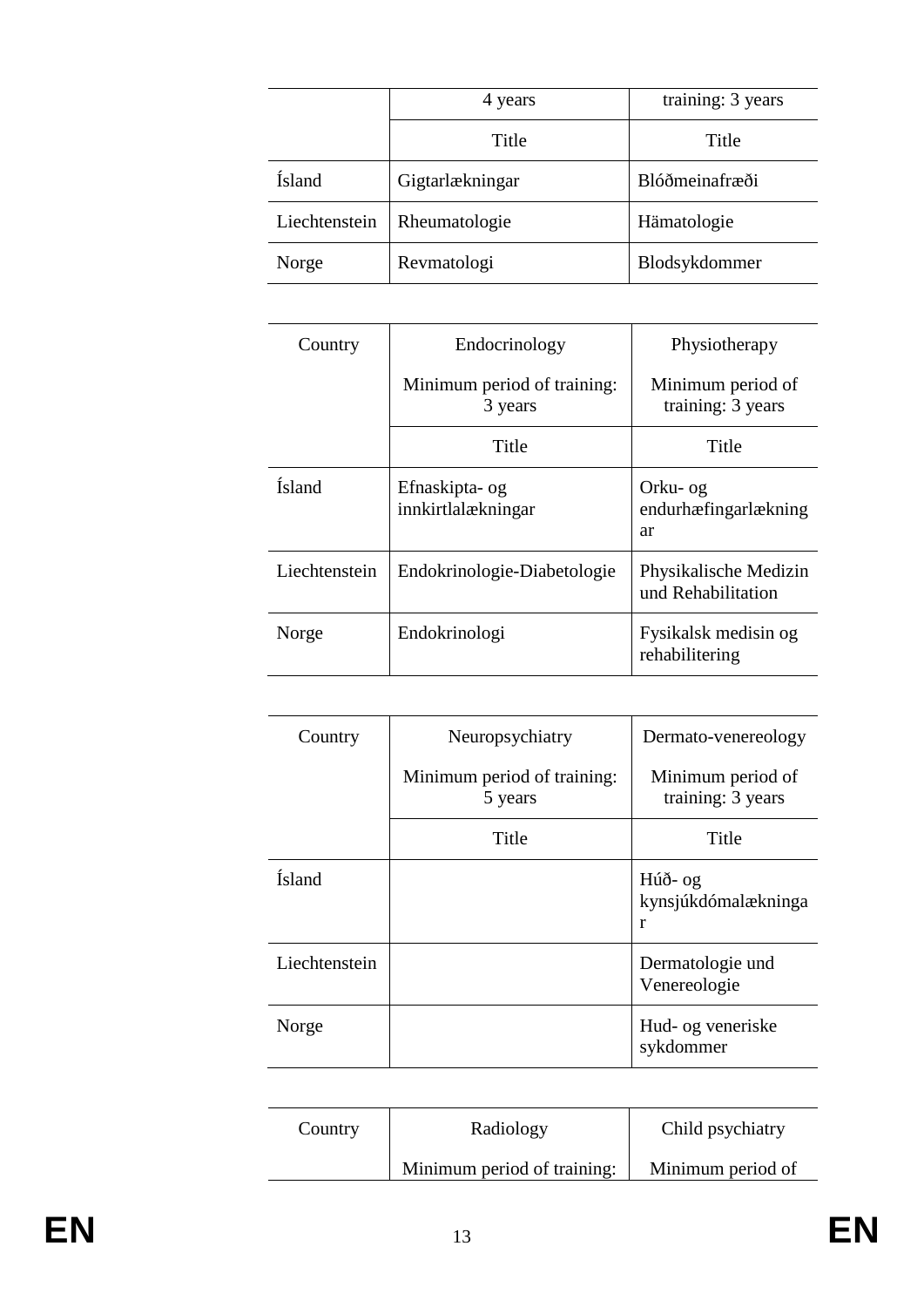|               | 4 years         | training: 4 years                                      |
|---------------|-----------------|--------------------------------------------------------|
|               | Title           | Title                                                  |
| Ísland        | Geislalækningar | Barna- og<br>unglingageðlækningar                      |
| Liechtenstein |                 | Kinder- und<br>Jugendpsychiatrie und<br>psychotherapie |
| Norge         |                 | Barne- og<br>ungdomspsykiatri                          |

| Country       | Geriatrics                             | Renal diseases                         |  |
|---------------|----------------------------------------|----------------------------------------|--|
|               | Minimum period of training:<br>4 years | Minimum period of<br>training: 4 years |  |
|               | Title                                  | Title                                  |  |
| <b>Ísland</b> | Öldrunarlækningar                      | Nýrnalækningar                         |  |
| Liechtenstein | Geriatrie                              | Nephrologie                            |  |
| Norge         | Geriatri                               | Nyresykdommer                          |  |

| Country       | Communicable diseases                  | Community medicine                     |  |
|---------------|----------------------------------------|----------------------------------------|--|
|               | Minimum period of training:<br>4 years | Minimum period of<br>training: 4 years |  |
|               | Title                                  | Title                                  |  |
| <b>Ísland</b> | Smitsjúkdómar                          | Félagslækningar                        |  |
| Liechtenstein | Infektiologie                          | Prävention und<br>Gesundheitswesen     |  |
| Norge         | Infeksjonssykdommer                    | Samfunnsmedisin                        |  |

| Country | Pharmacology<br>Minimum period of training: | Occupational<br>medicine               |
|---------|---------------------------------------------|----------------------------------------|
|         | 4 years                                     | Minimum period of<br>training: 4 years |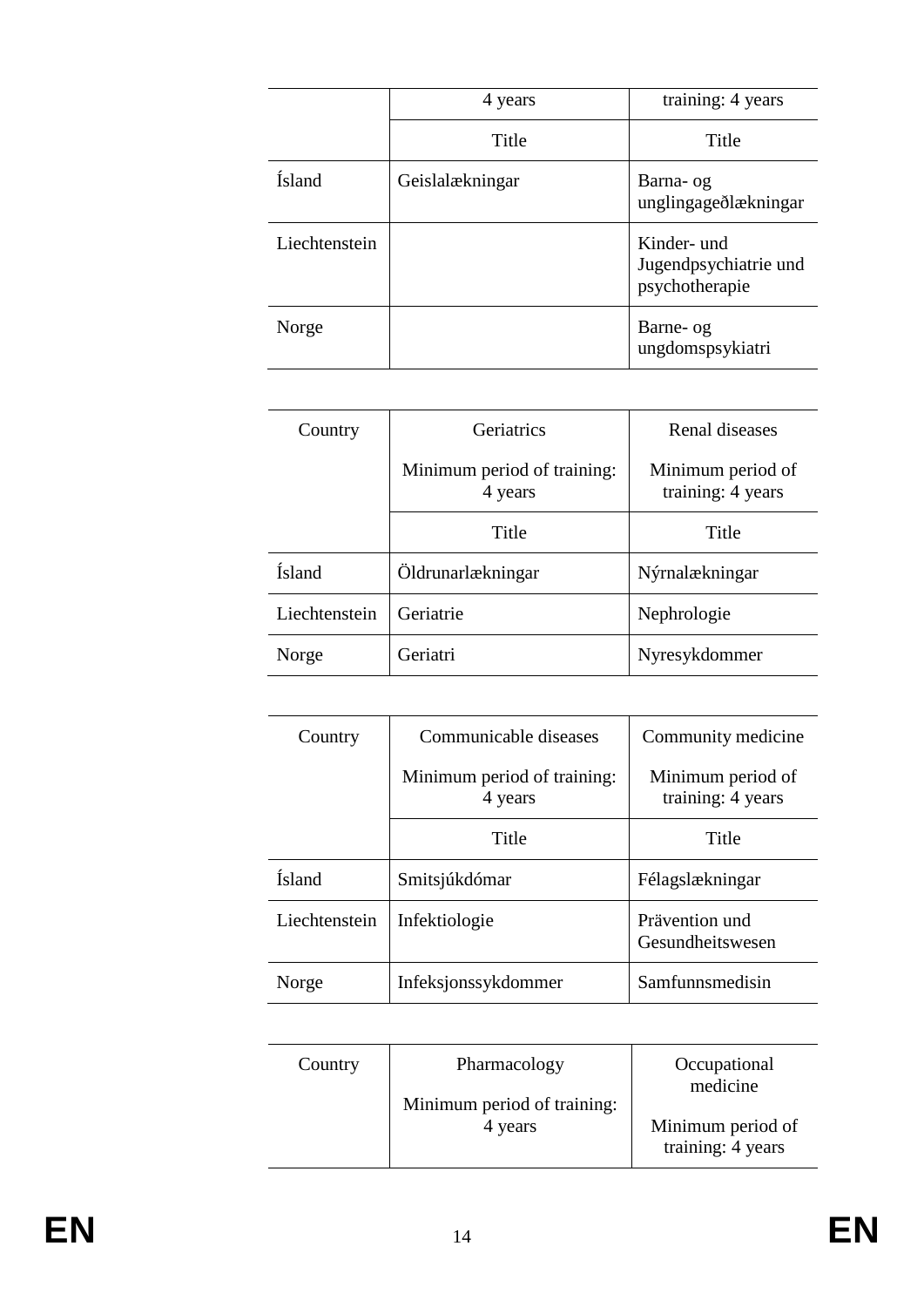|               | Title                                      | Title            |  |
|---------------|--------------------------------------------|------------------|--|
| Ísland        | Lyfjafræði                                 | Atvinnulækningar |  |
| Liechtenstein | Klinische Pharmakologie und<br>Toxikologie | Arbeitsmedizin   |  |
| Norge         | Klinisk farmakologi                        | Arbeidsmedisin   |  |

| Country       | Allergology                               | Nuclear medicine                       |  |
|---------------|-------------------------------------------|----------------------------------------|--|
|               | Minimum period of training:<br>3 years    | Minimum period of<br>training: 4 years |  |
|               | Title                                     | Title                                  |  |
| <b>Ísland</b> | Ofnæmislækningar                          | Ísótópagreining                        |  |
| Liechtenstein | Allergologie und klinische<br>Immunologie | Nuklearmedizin                         |  |
| Norge         |                                           | Nukleærmedisin                         |  |

| Country       | Venerology                             | Tropical medicine                      |  |
|---------------|----------------------------------------|----------------------------------------|--|
|               | Minimum period of training:<br>4 years | Minimum period of<br>training: 4 years |  |
|               | Title                                  | Title                                  |  |
| <b>Ísland</b> |                                        |                                        |  |
| Liechtenstein |                                        | Tropenmedizin                          |  |
| Norge         |                                        |                                        |  |

| Country | Gastroenterological surgery<br>Minimum period of training:<br>5 years | Accident and<br>emergency medicine<br>Minimum period of<br>training: 5 years |  |
|---------|-----------------------------------------------------------------------|------------------------------------------------------------------------------|--|
|         | Title                                                                 | Title                                                                        |  |
| feland  |                                                                       |                                                                              |  |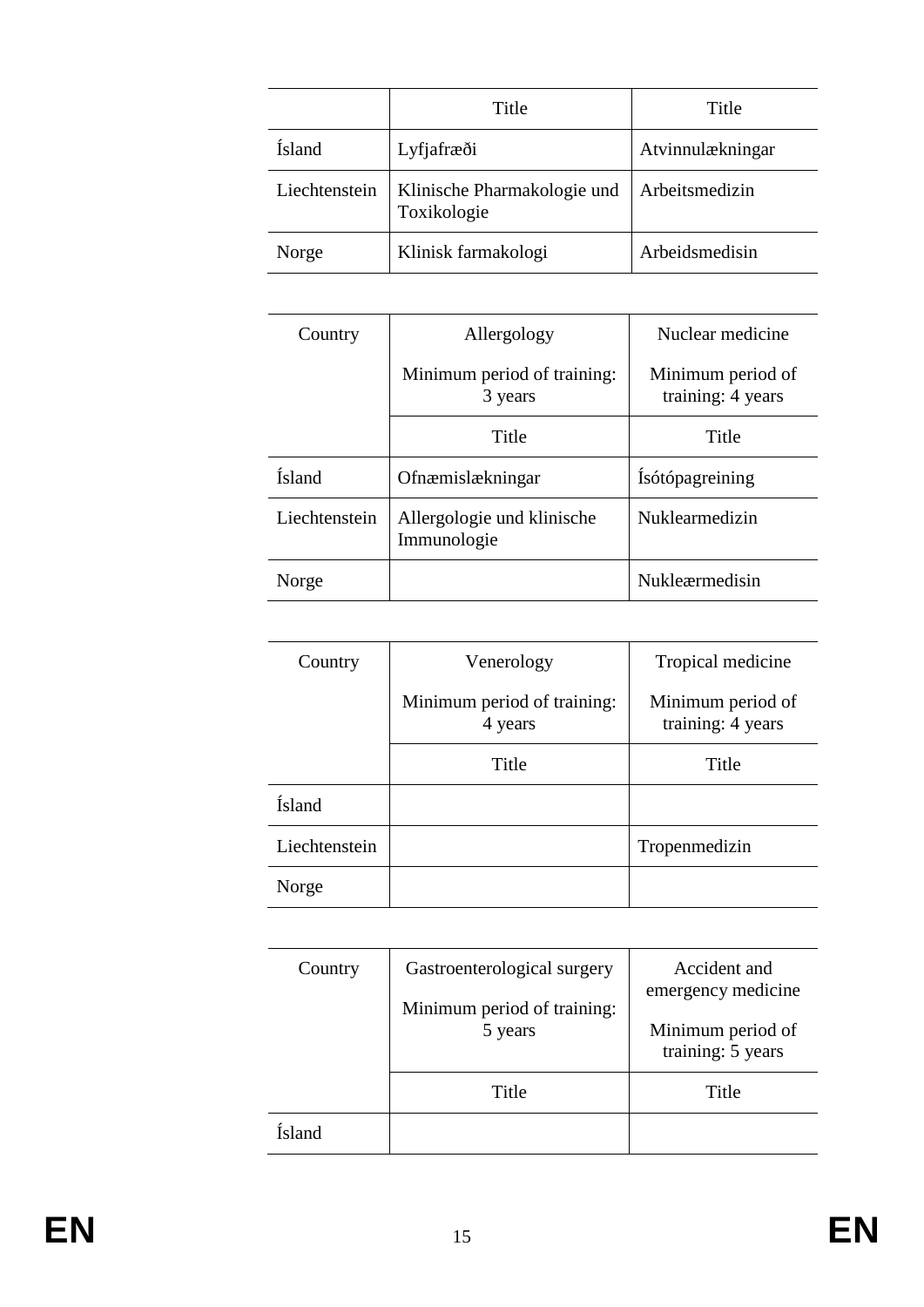| Liechtenstein |                            |  |
|---------------|----------------------------|--|
| Norge         | Gastroenterologisk kirurgi |  |

| Country       | Clinical neurophysiology<br>Minimum period of training:<br>4 years | Dental, oral and<br>maxillo-facial surgery<br>(basic medical and<br>dental training) |
|---------------|--------------------------------------------------------------------|--------------------------------------------------------------------------------------|
|               |                                                                    | Minimum period of<br>training: 4 years                                               |
|               | Title                                                              | Title                                                                                |
| <b>Ísland</b> | Klínísk taugalífeðlisfræði                                         |                                                                                      |
| Liechtenstein |                                                                    | Kiefer- und<br>Gesichtschirurgie                                                     |
| Norge         | Klinisk nevrofysiologi                                             | Kjevekirurgi og<br>munnhulesykdommer                                                 |

(iv) Under the subheading "5.1.4. Evidence of formal qualifications of general practitioners":

| Country            | Evidence of formal<br>qualifications                             | Professional title                           | Refere<br>nce<br>date             |
|--------------------|------------------------------------------------------------------|----------------------------------------------|-----------------------------------|
| <b>Ísland</b>      | <b>Almennt</b><br>heimilislækningaleyfi<br>(Evrópulækningaleyfi) | Almennur<br>heimilislæknir<br>(Evrópulæknir) | 31<br>Decem<br><b>ber</b><br>1994 |
| Liechtens<br>tein. |                                                                  |                                              |                                   |
| Norge              | Bevis for kompetanse<br>som<br>allmenpraktiserende<br>lege       | Allmennpraktiserende<br>lege                 | 31<br>Decem<br>ber<br>1994        |

- (b) Under the heading "V.2. NURSE RESPONSIBLE FOR GENERAL CARE":
	- (i) Under the subheading "5.2.2. Evidence of formal qualifications of nurses responsible for general care":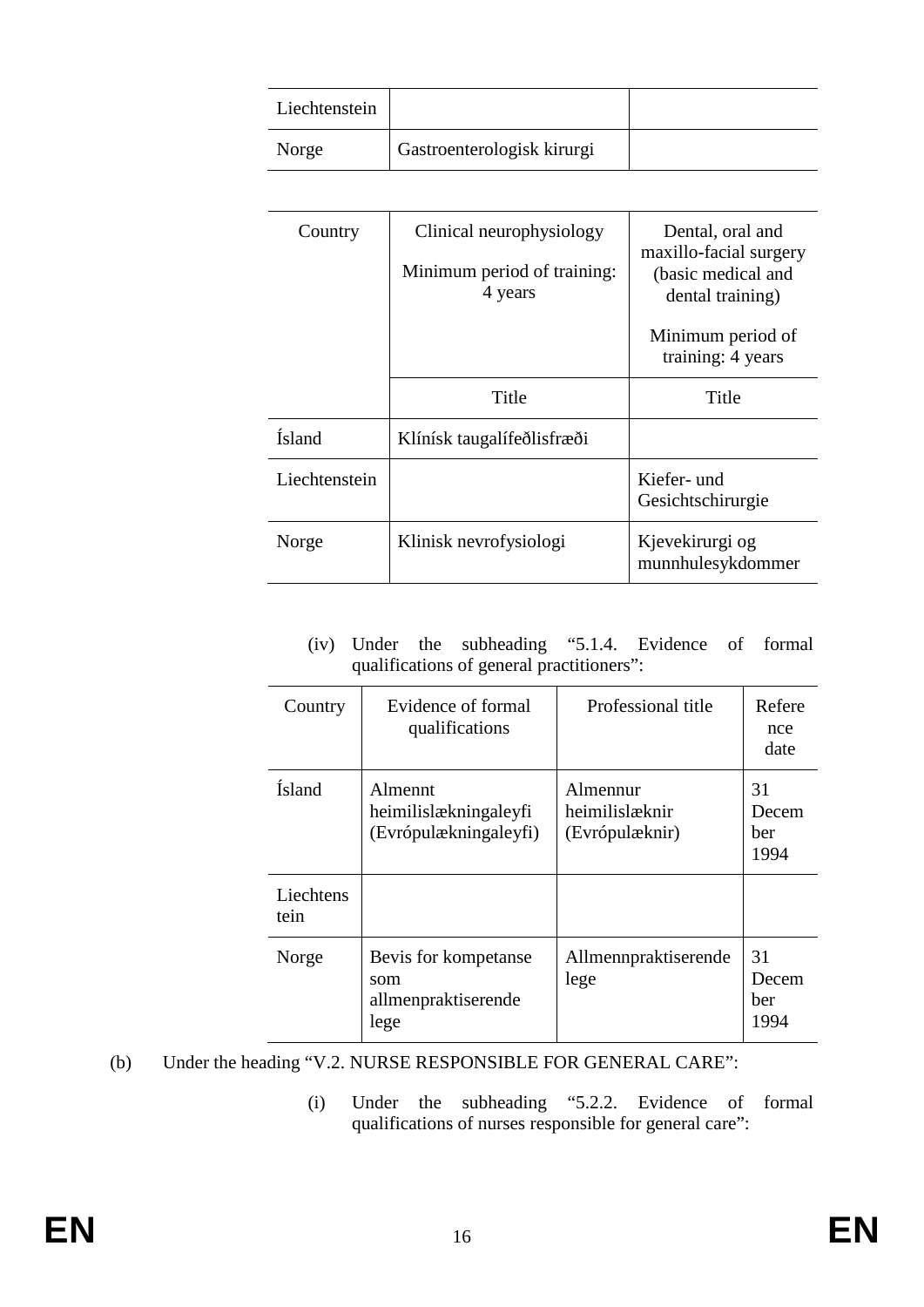| Country           | Evidence of<br>formal<br>qualifications                                                                                                                         | <b>Body</b><br>awarding the<br>evidence of<br>qualifications                                   | Professional<br>title                       | Refere<br>nce<br>date |
|-------------------|-----------------------------------------------------------------------------------------------------------------------------------------------------------------|------------------------------------------------------------------------------------------------|---------------------------------------------|-----------------------|
| <b>Ísland</b>     | 1. B.Sc. í<br>hjúkrunarfræði<br>2. B.Sc. í<br>hjúkrunarfræði<br>3.<br>Hjúkrunarpróf                                                                             | 1. Háskóli<br><b>Íslands</b><br>2. Háskólinn<br>á Akureyri<br>3.<br>Hjúkrunarskó<br>li Íslands | Hjúkrunarfræð<br>ingur                      | 1<br>Januar<br>y 1994 |
| Liechtens<br>tein | The diplomas,<br>certificates and<br>other titles<br>awarded in<br>another State<br>to which this<br>Directive<br>applies and<br>listed in the<br>present Annex | Competent<br>authorities                                                                       | Krankenschwe<br>ster-<br>Krankenpflege<br>r | 1 May<br>1995         |
| Norge             | Vitnemål for<br>bestått<br>sykepleierutda<br>nning                                                                                                              | Høgskole                                                                                       | Sykepleier                                  | 1<br>Januar<br>y 1994 |

- (c) Under the heading "V.3. DENTAL PRACTITIONER":
	- (i) Under the subheading "5.3.2. Evidence of basic formal qualifications of dental practitioners":

| Country | Evidence of<br>formal<br>qualificatio<br>ns                 | Body<br>awarding the<br>evidence of<br>qualification<br>S | Certificate<br>accompany<br>ing the<br>evidence of<br>qualificatio<br>ns | Professio<br>nal title | Referen<br>ce date |
|---------|-------------------------------------------------------------|-----------------------------------------------------------|--------------------------------------------------------------------------|------------------------|--------------------|
| Ísland  | Próf frá<br>tannlæknad<br>eild<br>Háskóla<br><b>Islands</b> | Tannlæknad<br>eildHáskóla<br><b>Islands</b>               |                                                                          | Tannlækn<br>ir         | January<br>1994    |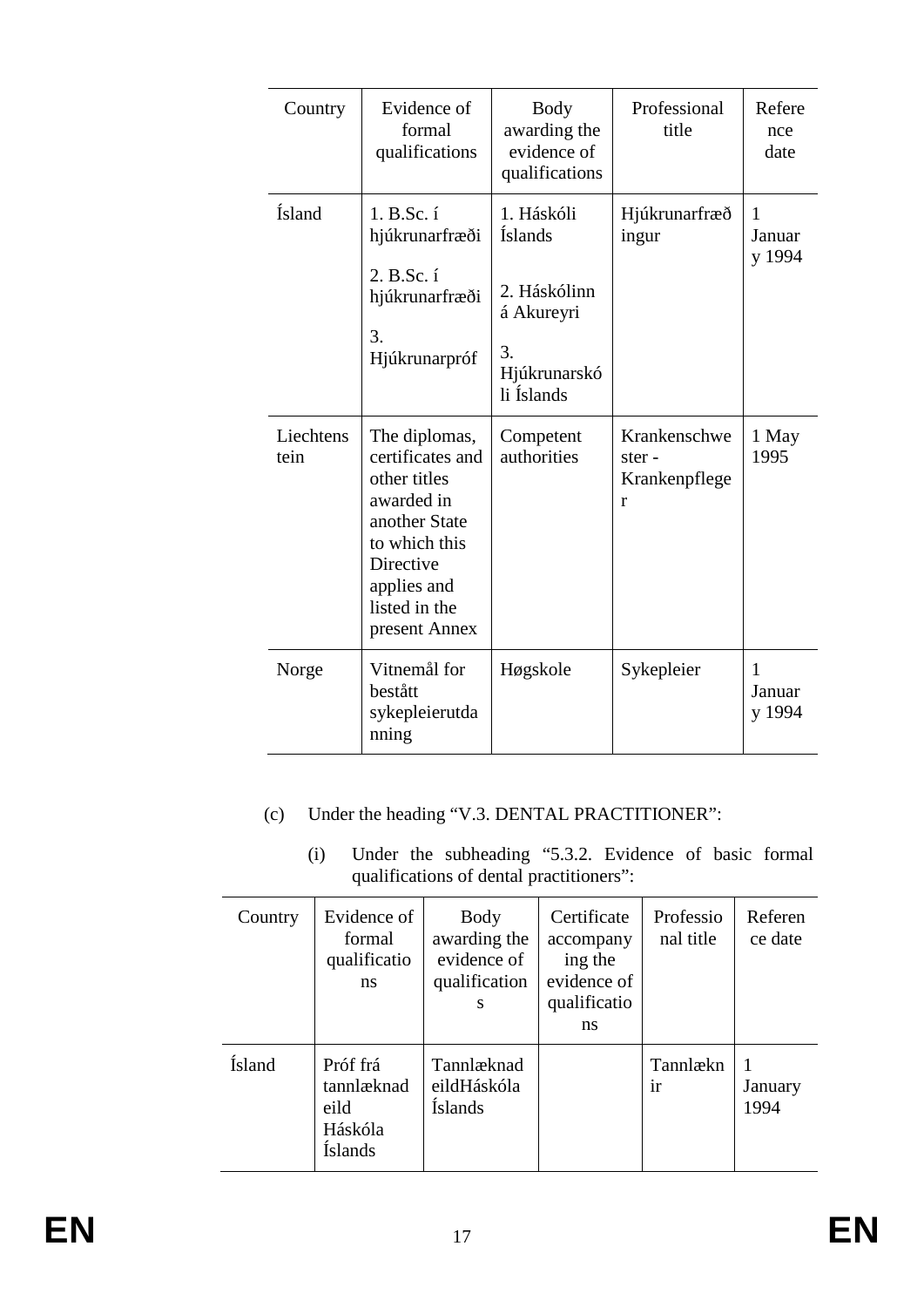| Liechtens<br>tein | The<br>diplomas,<br>certificates<br>and other<br>titles<br>awarded in<br>another<br>State to<br>which this<br>Directive<br>applies and<br>listed in the<br>present<br>Annex | Competent<br>authorities                                | Certificate<br>on the<br>completed<br>practical<br>training<br>issued by<br>the<br>competent<br>authorities | Zahnarzt | 1 May<br>1995        |
|-------------------|-----------------------------------------------------------------------------------------------------------------------------------------------------------------------------|---------------------------------------------------------|-------------------------------------------------------------------------------------------------------------|----------|----------------------|
| Norge             | Vitnemål<br>for fullført<br>grad<br>candidata/<br>candidatus<br>odontologia<br>e, short<br>form:<br>cand.odont.                                                             | Odontologis<br>$\mathbf k$<br>universitets-<br>fakultet |                                                                                                             | Tannlege | 1<br>January<br>1994 |

(ii) Under the subheading "5.3.3. Evidence of formal qualifications of specialised dentists":

| <b>Orthodontics</b> |                                                                           |                                                    |                   |  |  |
|---------------------|---------------------------------------------------------------------------|----------------------------------------------------|-------------------|--|--|
| Country             | Evidence of<br>formal<br>qualifications                                   | Body awarding the<br>evidence of<br>qualifications | Reference<br>date |  |  |
| <b>Ísland</b>       |                                                                           |                                                    |                   |  |  |
| Liechtenstein       |                                                                           |                                                    |                   |  |  |
| Norge               | Bevis for<br>gjennomgått<br>spesialistutdanning<br><i>i</i> kjeveortopedi | Odontologisk<br>universitetsfakultet               | January<br>1994   |  |  |

| Oral surgery |             |                   |           |
|--------------|-------------|-------------------|-----------|
| Country      | Evidence of | Body awarding the | Reference |
|              | formal      | evidence of       | date      |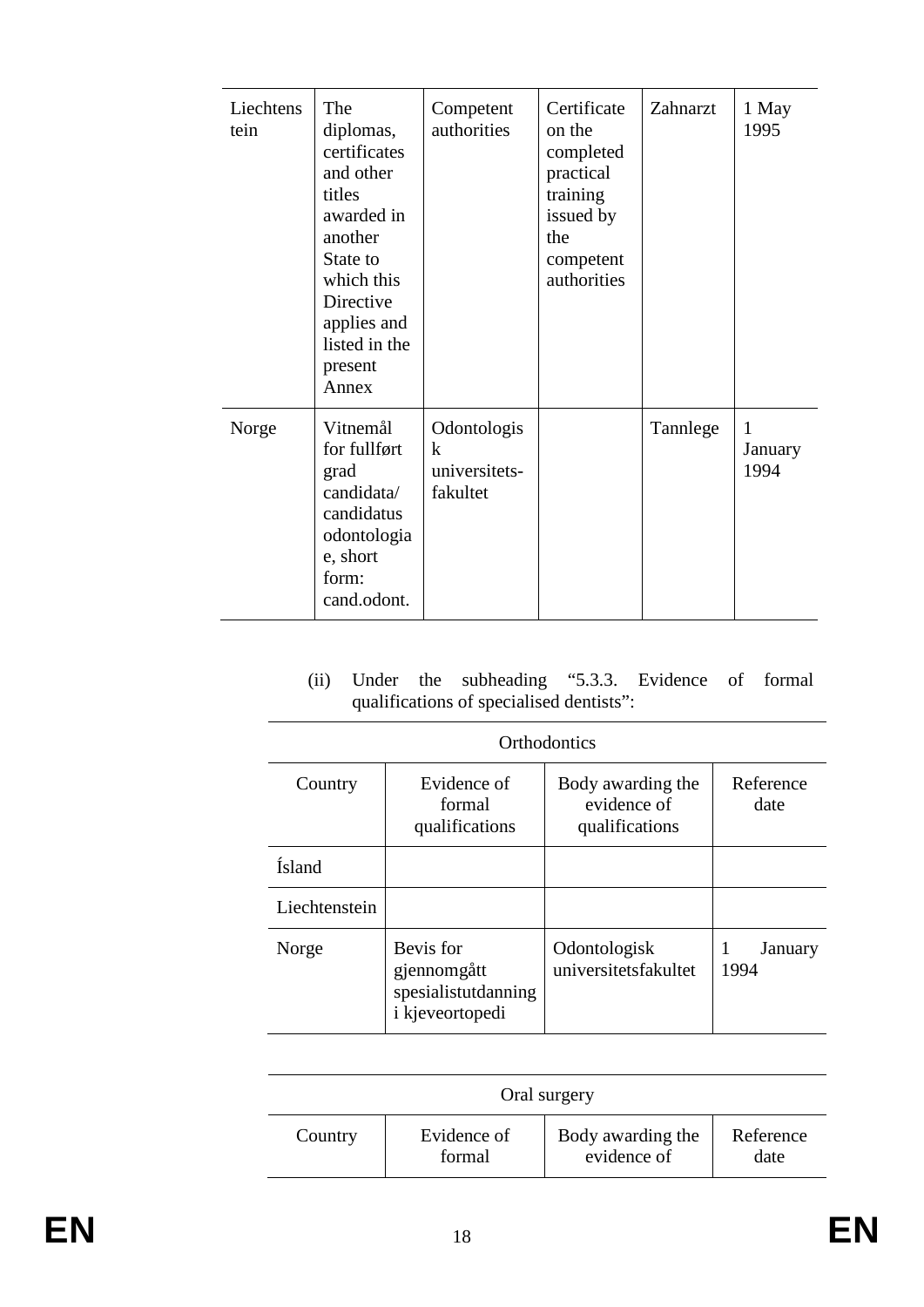|               | qualifications                                                   | qualifications                       |                 |
|---------------|------------------------------------------------------------------|--------------------------------------|-----------------|
| Ísland        |                                                                  |                                      |                 |
| Liechtenstein |                                                                  |                                      |                 |
| Norge         | Bevis for<br>gjennomgått<br>spesialistutdanning<br>i oralkirurgi | Odontologisk<br>universitetsfakultet | January<br>1994 |

# (d) Under the heading "V.4. VETERINARY SURGEON":

(i) Under the subheading "5.4.2. Evidence of formal qualifications of veterinary surgeons":

| Country           | Evidence of<br>formal<br>qualifications                                                                                                                         | <b>Body</b><br>awarding the<br>evidence of<br>qualifications | Certificate<br>accompanyin<br>g the<br>evidence of<br>qualifications                                     | Reference<br>date |
|-------------------|-----------------------------------------------------------------------------------------------------------------------------------------------------------------|--------------------------------------------------------------|----------------------------------------------------------------------------------------------------------|-------------------|
| Ísland            | The diplomas,<br>certificates and<br>other titles<br>awarded in<br>another State<br>to which this<br>Directive<br>applies and<br>listed in the<br>present Annex | Competent<br>authorities                                     | Certificate on<br>the<br>completed<br>practical<br>training<br>issued by the<br>competent<br>authorities | 1 January<br>1994 |
| Liechtens<br>tein | The diplomas,<br>certificates and<br>other titles<br>awarded in<br>another State<br>to which this<br>Directive<br>applies and<br>listed in the<br>present Annex | Competent<br>authorities                                     | Certificate on<br>the<br>completed<br>practical<br>training<br>issued by the<br>competent<br>authorities | 1 May<br>1995     |
| Norge             | Vitnemål for<br>fullført grad<br>candidata/<br>candidatus<br>medicinae                                                                                          | Norges<br>veterinærhøg<br>skole                              |                                                                                                          | 1 January<br>1994 |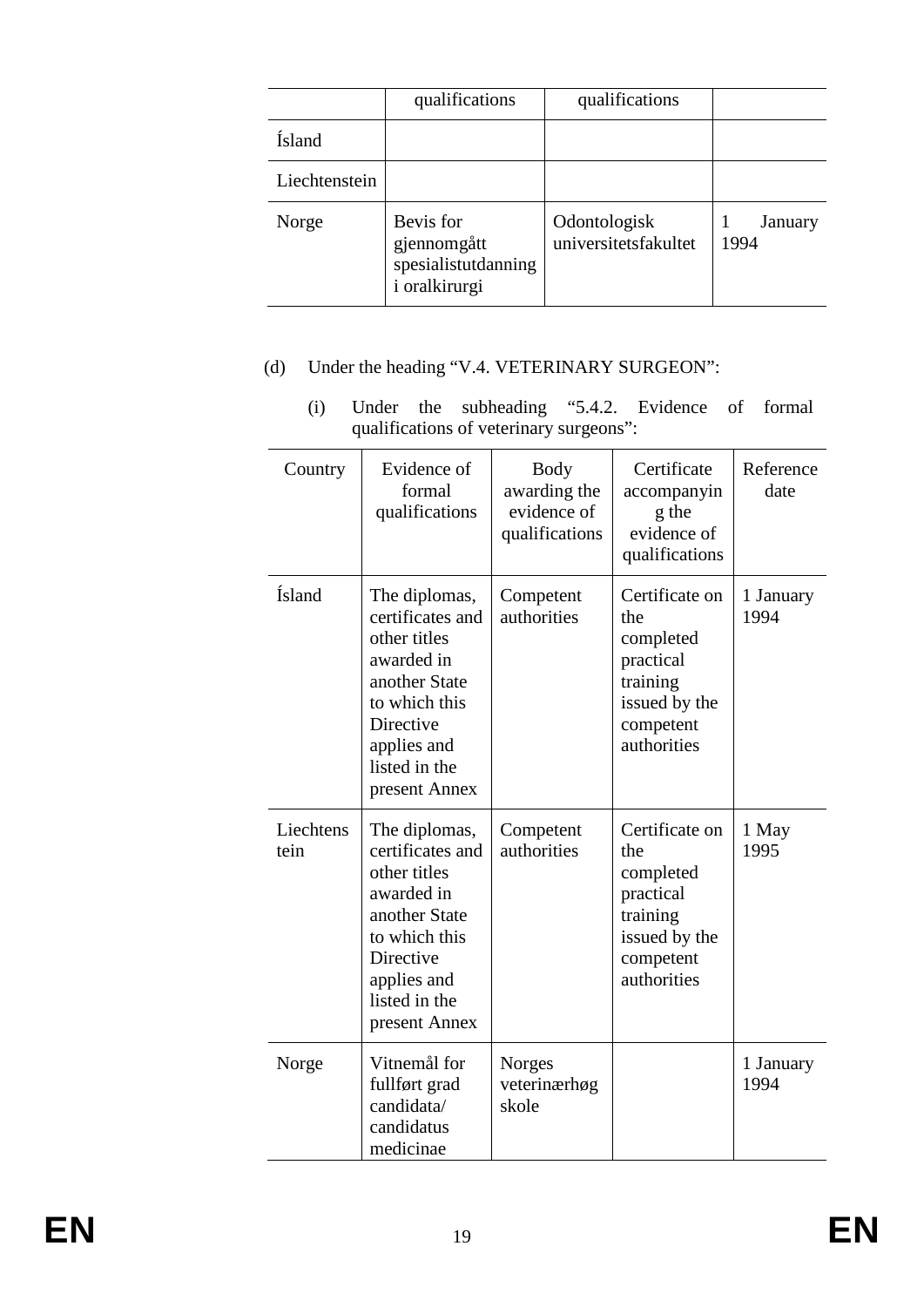| veterinariae,<br>short form:<br>cand.med.vet. |  |  |  |
|-----------------------------------------------|--|--|--|
|-----------------------------------------------|--|--|--|

- (e) Under the heading "V.5. MIDWIFE":
	- (i) Under the subheading "5.5.2. Evidence of formal qualifications of midwives":

| Country           | Evidence of<br>formal<br>qualifications                                                                                                                         | <b>Body</b><br>awarding the<br>evidence of<br>qualifications     | Professional<br>title | Reference<br>date |
|-------------------|-----------------------------------------------------------------------------------------------------------------------------------------------------------------|------------------------------------------------------------------|-----------------------|-------------------|
| <b>Ísland</b>     | 1.<br>Embættispróf í<br>ljósmóðurfræð<br>i<br>2. Próf í<br>ljósmæðrafræð<br>um                                                                                  | 1. Háskóli<br><b>Íslands</b><br>2.<br>Ljósmæðrask<br>óli Íslands | Ljósmóðir             | 1 January<br>1994 |
| Liechtens<br>tein | The diplomas,<br>certificates and<br>other titles<br>awarded in<br>another State<br>to which this<br>Directive<br>applies and<br>listed in the<br>present Annex | Competent<br>authorities                                         | Hebamme               | 1 May<br>1995     |
| Norge             | Vitnemål for<br>bestått<br>jordmorutdann<br>ing                                                                                                                 | Høgskole                                                         | Jordmor               | 1 January<br>1994 |

- (f) Under the heading "V.6. PHARMACIST":
	- (i) Under the subheading "5.6.2. Evidence of formal qualifications of pharmacists":

| Country | Evidence of<br>formal<br>qualifications | Body awarding<br>the evidence of<br>qualifications | Certificate   Reference<br>accompany<br>ing the | date |
|---------|-----------------------------------------|----------------------------------------------------|-------------------------------------------------|------|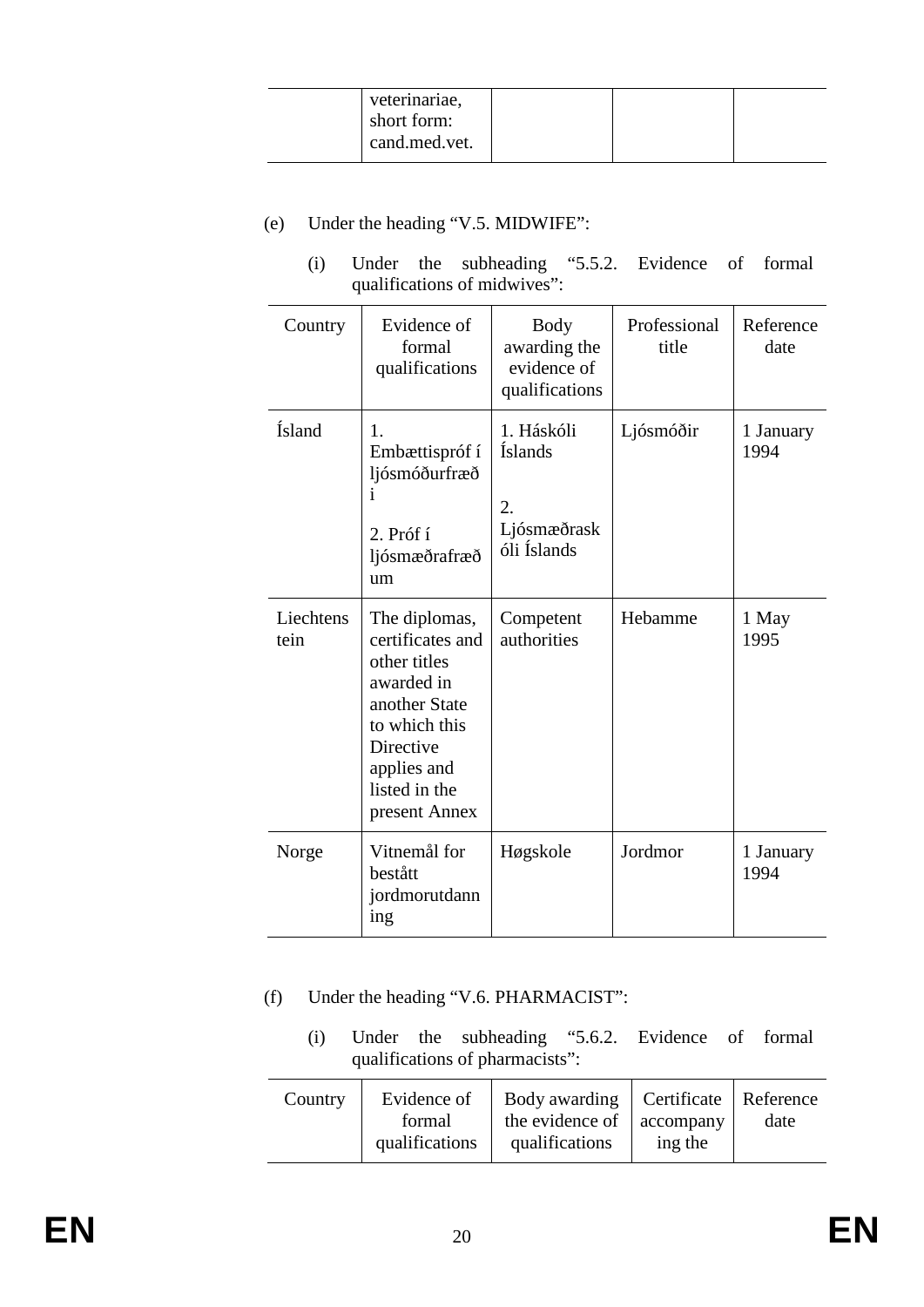|                   |                                                                                                                                                                 |                          | diploma                                                                                                     |                   |
|-------------------|-----------------------------------------------------------------------------------------------------------------------------------------------------------------|--------------------------|-------------------------------------------------------------------------------------------------------------|-------------------|
| <b>Ísland</b>     | Próf í<br>lyfjafræði                                                                                                                                            | Háskóli Íslands          |                                                                                                             | 1 January<br>1994 |
| Liechtens<br>tein | The diplomas,<br>certificates and<br>other titles<br>awarded in<br>another State<br>to which this<br>Directive<br>applies and<br>listed in the<br>present Annex | Competent<br>authorities | Certificate<br>on the<br>completed<br>practical<br>training<br>issued by<br>the<br>competent<br>authorities | 1 May<br>1995     |
| Norge             | Vitnemål for<br>fullført grad<br>candidata/<br>candidatus<br>pharmaciae,<br>short form:<br>cand.pharm.                                                          | Universitetsfak<br>ultet |                                                                                                             | 1 January<br>1994 |

# (g) Under the heading "V.7. ARCHITECT":

(i) Under the subheading "5.7.1. Evidence of formal qualifications of architects recognised pursuant to Article  $46$ ":

| Country | Evidence of<br>formal<br>qualifications                                                                                                                         | Body awarding<br>the evidence of<br>qualifications | Certificate<br>accompany<br>ing the<br>evidence<br>of<br>qualificatio<br>ns                                 | Reference<br>academic<br>year |
|---------|-----------------------------------------------------------------------------------------------------------------------------------------------------------------|----------------------------------------------------|-------------------------------------------------------------------------------------------------------------|-------------------------------|
| Ísland  | The diplomas,<br>certificates and<br>other titles<br>awarded in<br>another State<br>to which this<br>Directive<br>applies and<br>listed in the<br>present Annex | Competent<br>authorities                           | Certificate<br>on the<br>completed<br>practical<br>training<br>issued by<br>the<br>competent<br>authorities |                               |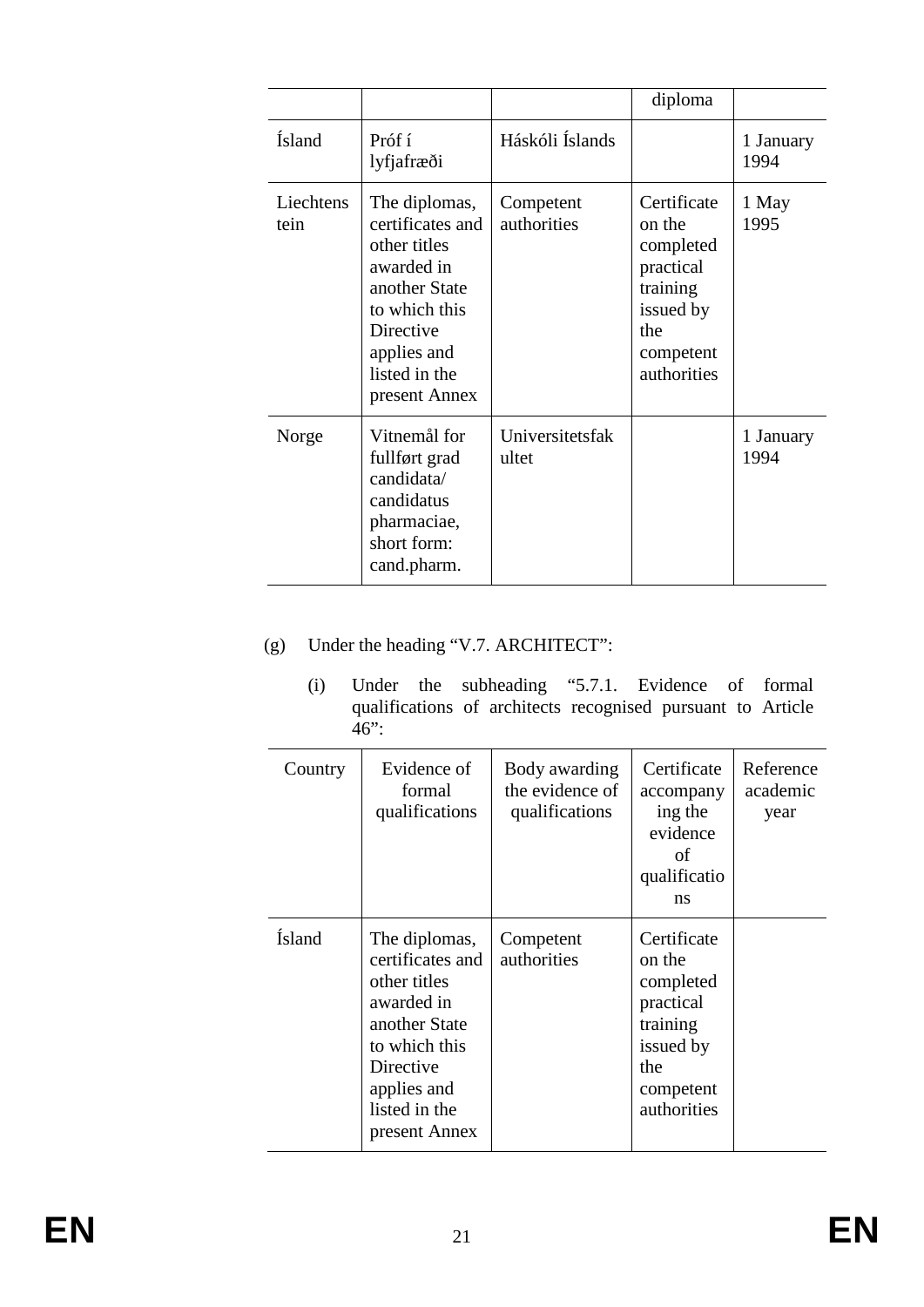| Liechtens<br>tein | - Dipl.-Arch.<br>FH                                                                                                                                                                                                                                                                                                                                                                                                          | Fachhochschule<br>Liechtenstein                                                                                                                                                                                 | 1999/200<br>$\boldsymbol{0}$ |
|-------------------|------------------------------------------------------------------------------------------------------------------------------------------------------------------------------------------------------------------------------------------------------------------------------------------------------------------------------------------------------------------------------------------------------------------------------|-----------------------------------------------------------------------------------------------------------------------------------------------------------------------------------------------------------------|------------------------------|
|                   | Für<br>Architekturstu<br>dien-kurse, die<br>im<br>akademischen<br>Jahr<br>1999/2000<br>aufgenommen<br>wurden,<br>einschliesslich<br>für Studenten,<br>die das<br>Studienprogra<br>mm Model B<br>bis zum<br>akademischen<br>Jahr<br>2000/2001<br>belegten,<br>vorausgesetzt<br>dass sie sich<br>im<br>akademischen<br>Jahr<br>2001/2002<br>einer<br>zusätzlichen<br>und<br>kompensatoris<br>chen<br>Ausbildung<br>unterzogen. |                                                                                                                                                                                                                 |                              |
| Norge             | - Sivilarkitekt<br>- Master i<br>arkitektur                                                                                                                                                                                                                                                                                                                                                                                  | 1. Norges<br>teknisk-<br>naturvitenskapli<br>ge universitet<br>(NTNU);<br>2. Arkitektur-<br>og<br>designhøgskole<br>n i Oslo (AHO)<br>(before 29<br>October 2004<br>Arkitekthøgskol<br>en i Oslo);<br>3. Bergen | 1997/199<br>8<br>1999/200    |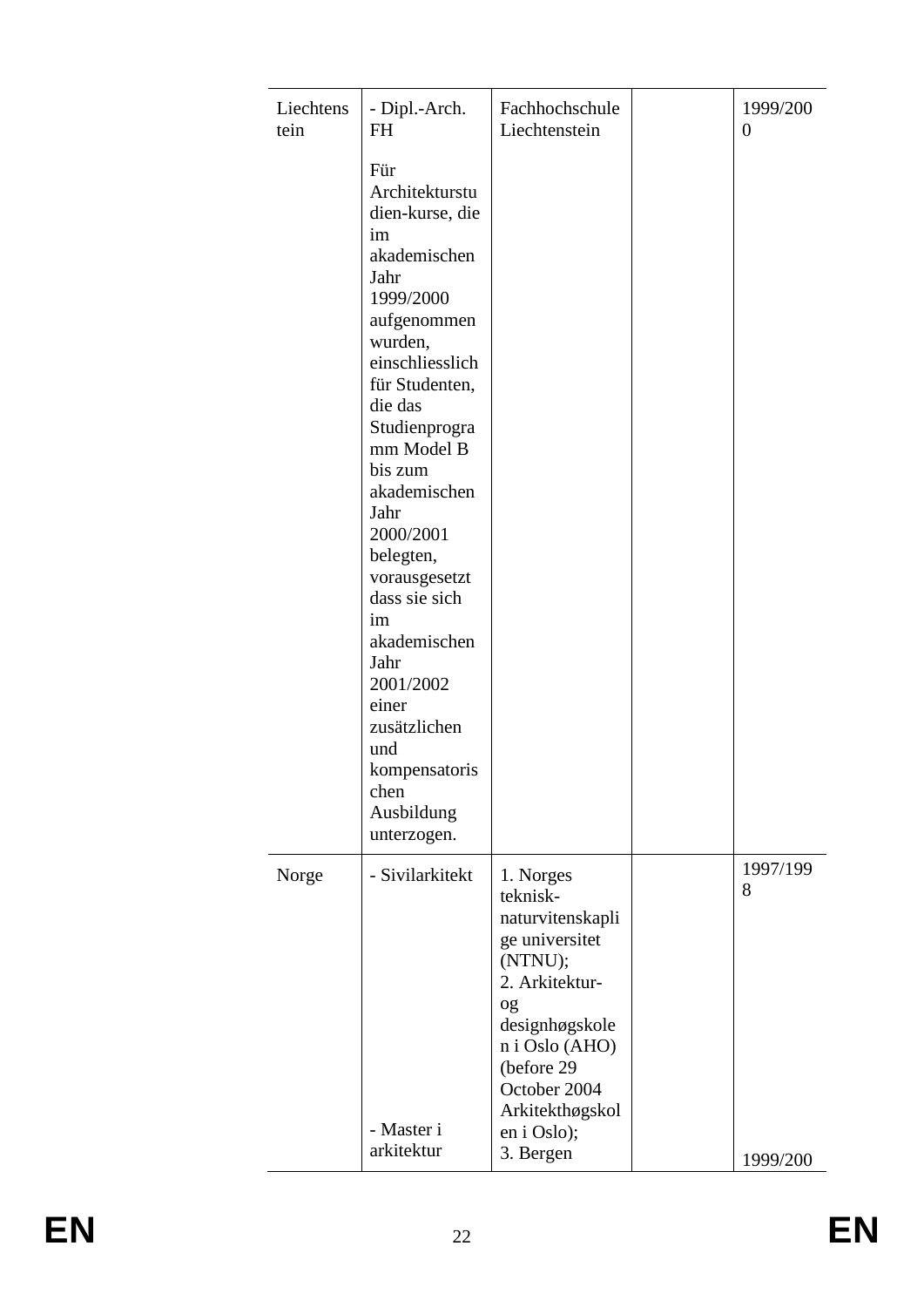|  | Arkitekt Skole                   | $\overline{0}$ |
|--|----------------------------------|----------------|
|  | (BAS)                            |                |
|  | 1. Norges                        | 1998/199       |
|  | teknisk-                         | 9              |
|  | naturvitenskapli                 |                |
|  | ge universitet                   |                |
|  | (NTNU);                          |                |
|  | 2. Arkitektur-                   |                |
|  | og                               |                |
|  | designhøgskole<br>n i Oslo (AHO) | 2001/200       |
|  | (before 29                       | $\overline{2}$ |
|  | October 2004                     |                |
|  | Arkitekthøgskol                  |                |
|  | en i Oslo);                      |                |
|  | 3. Bergen                        |                |
|  | <b>Arkitekt Skole</b>            |                |
|  | (BAS)                            |                |
|  |                                  |                |

(E) The following shall be added to Annex VI "Acquired rights applicable to the professions subject to recognition on the basis of coordination of the minimum training conditions":

| Country       | Evidence of formal qualifications                                                                                                                                                                                                                                                                                                                                                                                                     | Reference<br>academic<br>year |
|---------------|---------------------------------------------------------------------------------------------------------------------------------------------------------------------------------------------------------------------------------------------------------------------------------------------------------------------------------------------------------------------------------------------------------------------------------------|-------------------------------|
| <b>Ísland</b> | The diplomas, certificates and other titles<br>awarded in another State to which this<br>Directive applies and listed in the present<br>Annex, accompanied by a certificate on the<br>completed practical training issued by the<br>competent authorities                                                                                                                                                                             |                               |
| Liechtenstein | diplomas<br>awarded<br>the<br>The<br>by<br>"Fachhochschule" (Dipl.-Arch. (FH))                                                                                                                                                                                                                                                                                                                                                        | 1997/1998                     |
| Norge         | - The diplomas (sivilar kitekt) awarded by<br>the "Norges tekniske høgskole (NTH)", as<br>from 1 January 1996 the "Norges teknisk-<br>naturvitenskaplige universitet (NTNU)",<br>the "Arkitekt-høgskolen i Oslo" and the<br>"Bergen Arkitekt Skole (BAS)";<br>- the certificates of membership of the<br>"Norske Arkitekters Landsforbund" (NAL)<br>if the persons concerned have received<br>their training in a State to which this | 1996/1997                     |